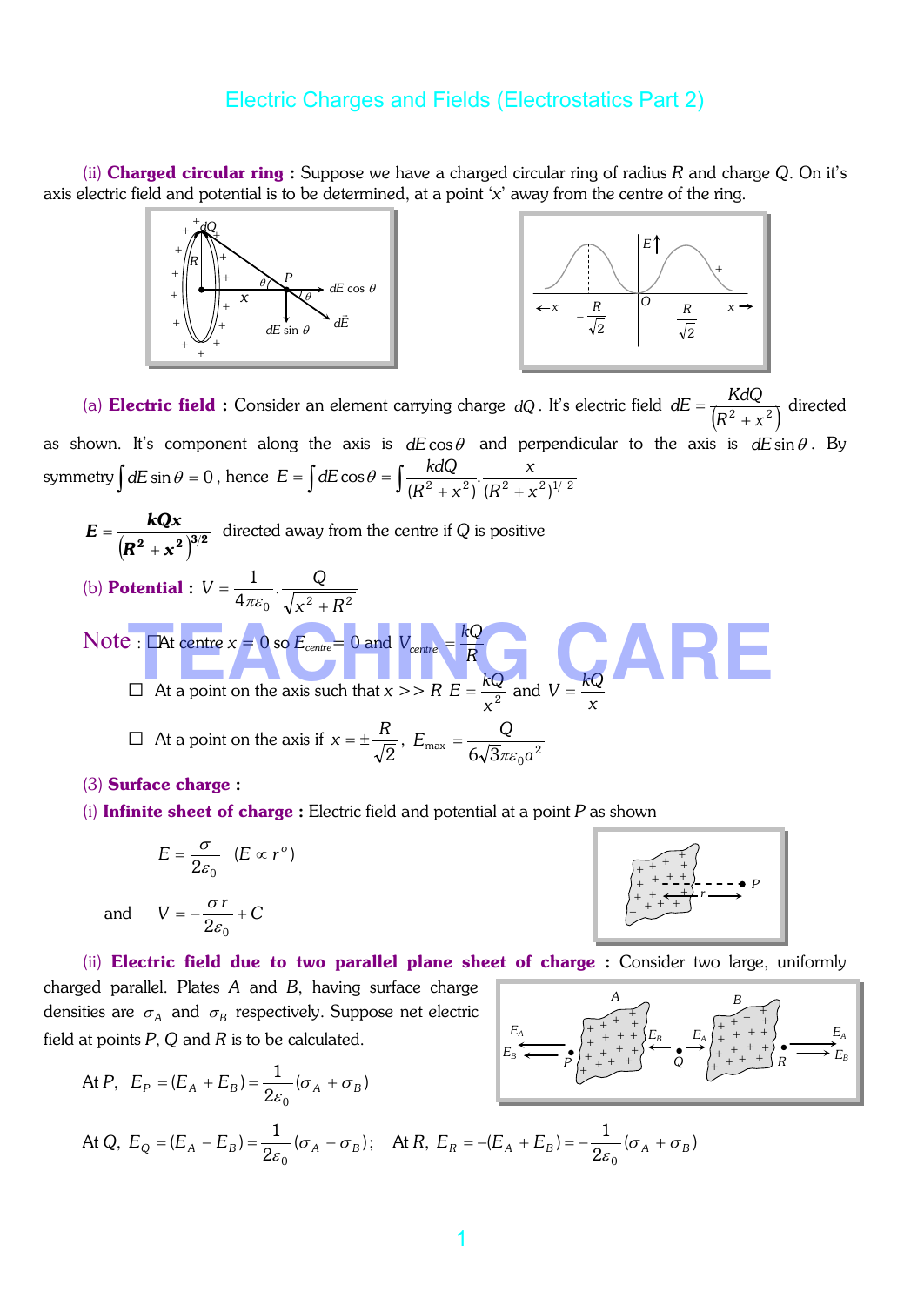Note :  $\Box$  If  $\sigma_A = +\sigma$  and  $\sigma_B = -\sigma$  then  $E_p = 0, E_Q = \frac{\sigma}{a}, E_R = 0$ 0  $E_p = 0, E_Q = \frac{\sigma}{\varepsilon_0}, E_R =$  $\sigma$ ,  $E_R$  = 0. Thus in case of two infinite

plane sheets of charges having equal and opposite surface charge densities, the field is non-zero only in the space between the two sheets and is independent of the distance between them *i.e.,* field is uniform in this region. It should be noted that this result will hold good for finite plane sheet also, if they are held at a distance much smaller then the dimensions of sheets *i.e.,* parallel plate capacitor.



#### (iii) Conducting sheet of charge :





(iv) Charged conducting sphere : If charge on a conducting sphere of radius *R* is *Q* as shown in figure then electric field and potential in different situation are –



(a) Out side the sphere : *P* is a point outside the sphere at a distance *r* from the centre at which electric field and potential is to be determined.

Electric field at *P*

$$
E_{out} = \frac{1}{4\pi\varepsilon_0} \cdot \frac{Q}{r^2} = \frac{\sigma R^2}{\varepsilon_0 r^2} \text{ and } V_{out} = \frac{1}{4\pi\varepsilon_0} \cdot \frac{Q}{r} = \frac{\sigma R^2}{\varepsilon_0 r} \begin{cases} Q = \sigma \times A \\ = \sigma \times 4\pi R^2 \end{cases}
$$

(b) **At the surface of sphere**: At surface  $r = R$ 

So, 
$$
E_s = \frac{1}{4\pi\varepsilon_0} \cdot \frac{Q}{R^2} = \frac{\sigma}{\varepsilon_0}
$$
 and  $V_s = \frac{1}{4\pi\varepsilon_0} \cdot \frac{Q}{R} = \frac{\sigma R}{\varepsilon_0}$ 

(c) Inside the sphere : Inside the conducting charge sphere electric field is zero and potential remains constant every where and equals to the potential at the surface.

$$
E_{in} = 0
$$
 and  $V_{in} = \text{constant} = V_s$ 

Note : ≅Graphical variation of electric field and potential of a charged spherical conductor with distance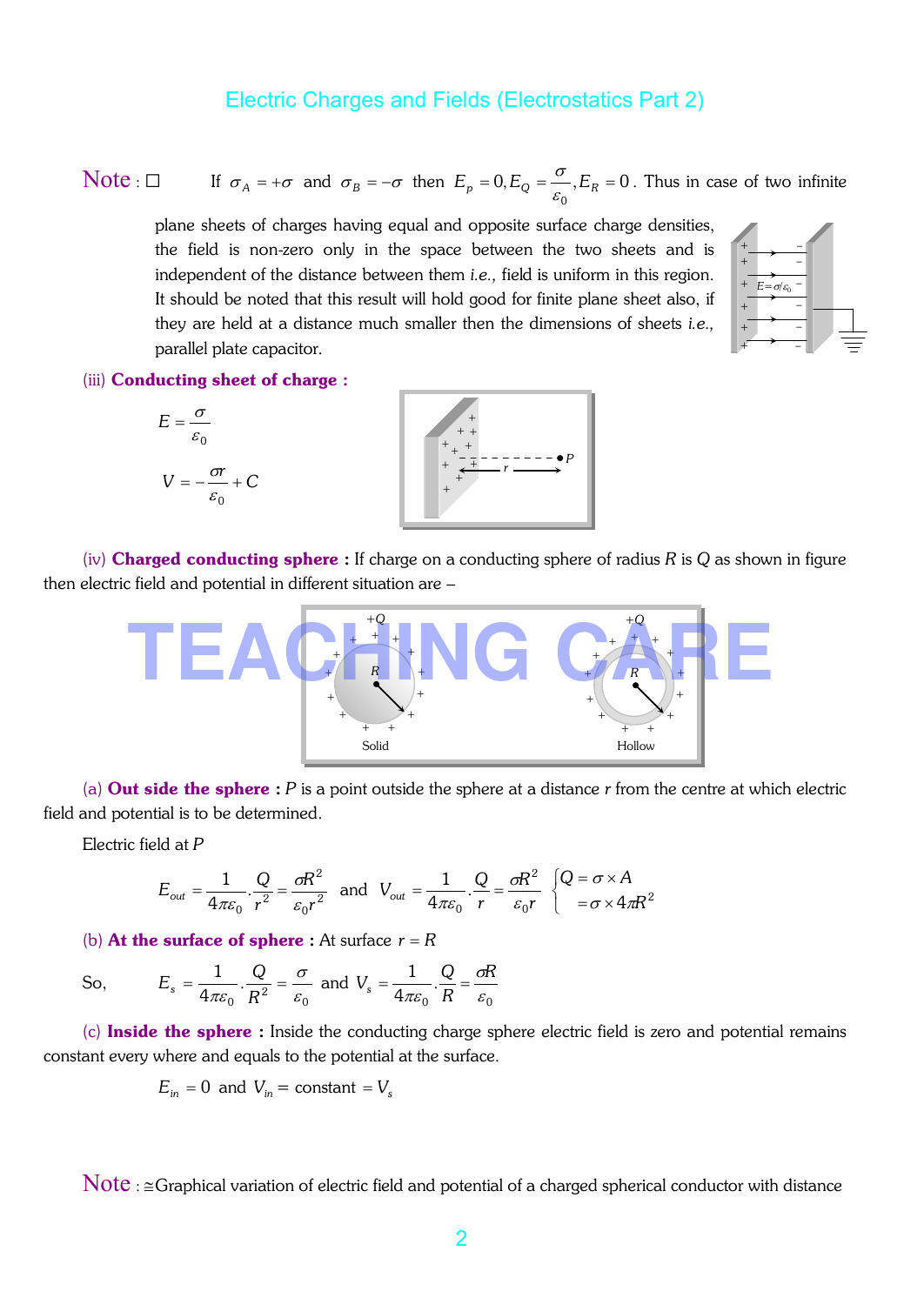

#### (4) Volume charge (charged non-conducting sphere) :

Charge given to a non conducting spheres spreads uniformly throughout it's volume.

(i) Outside the sphere at *P*

$$
E_{out} = \frac{1}{4\pi\varepsilon_0} \cdot \frac{Q}{r^2}
$$
 and  $V_{out} = \frac{1}{4\pi\varepsilon_0} \cdot \frac{Q}{r}$  by using  $\rho = \frac{Q}{\frac{4}{3}\pi R^3}$   
\n
$$
E_{out} = \frac{\rho R^3}{3\varepsilon_0 r^2}
$$
 and  $V_{out} = \frac{\rho R^3}{3\varepsilon_0 r}$   
\n(ii) At the surface of sphere : At surface  $r = R$   
\n
$$
E_s = \frac{1}{4\pi\varepsilon_0} \cdot \frac{Q}{R^2} = \frac{\rho R}{3\varepsilon_0}
$$
 and  $V_{s} = \frac{1}{4\pi\varepsilon_0} \cdot \frac{Q}{R} = \frac{\rho R^2}{3\varepsilon_0}$ 

(iii) Inside the sphere : At a distance *r* from the centre

$$
E_{in} = \frac{1}{4\pi\varepsilon_0} \cdot \frac{Qr}{R^3} = \frac{\rho r}{3\varepsilon_0} \{E_{in} \propto r\} \quad \text{and} \quad V_{in} = \frac{1}{4\pi\varepsilon_0} \frac{Q[3R^2 - r^2]}{2R^3} = \frac{\rho(3R^2 - r^2)}{6\varepsilon_0}
$$
\n
$$
\text{Note:} \cong \qquad \text{At centre } r = 0 \quad \text{So,} \qquad \qquad V_{\text{centre}} = \frac{3}{2} \times \frac{1}{4\pi\varepsilon_0} \cdot \frac{Q}{R} = \frac{3}{2} V_s \qquad \text{i.e.,}
$$

$$
\mathbf{V}_{centre} > \mathbf{V}_{surface} > \mathbf{V}_{out}
$$

≅ Graphical variation of electric field and potential with distance

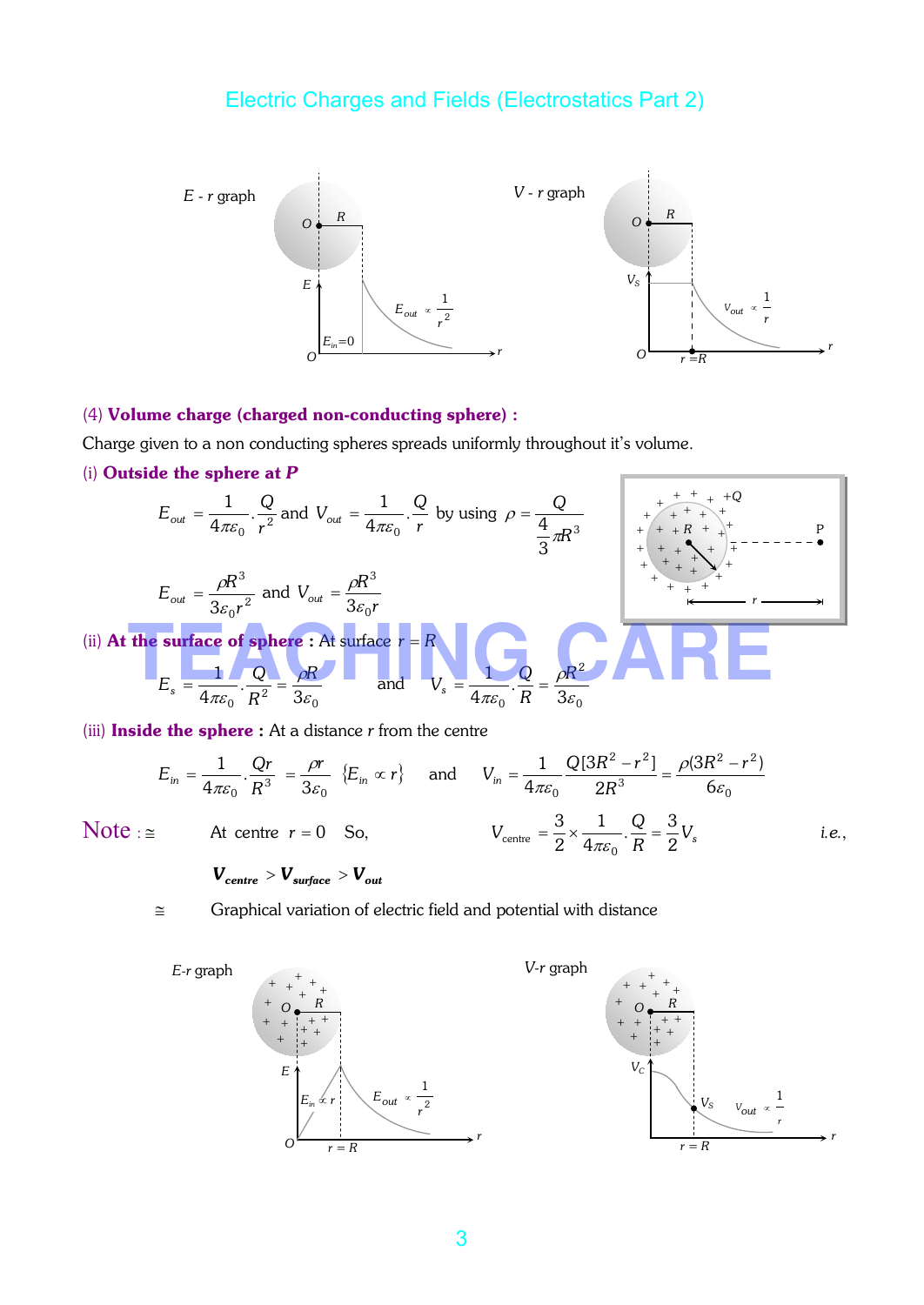

#### (5) Electric field and potential in some other cases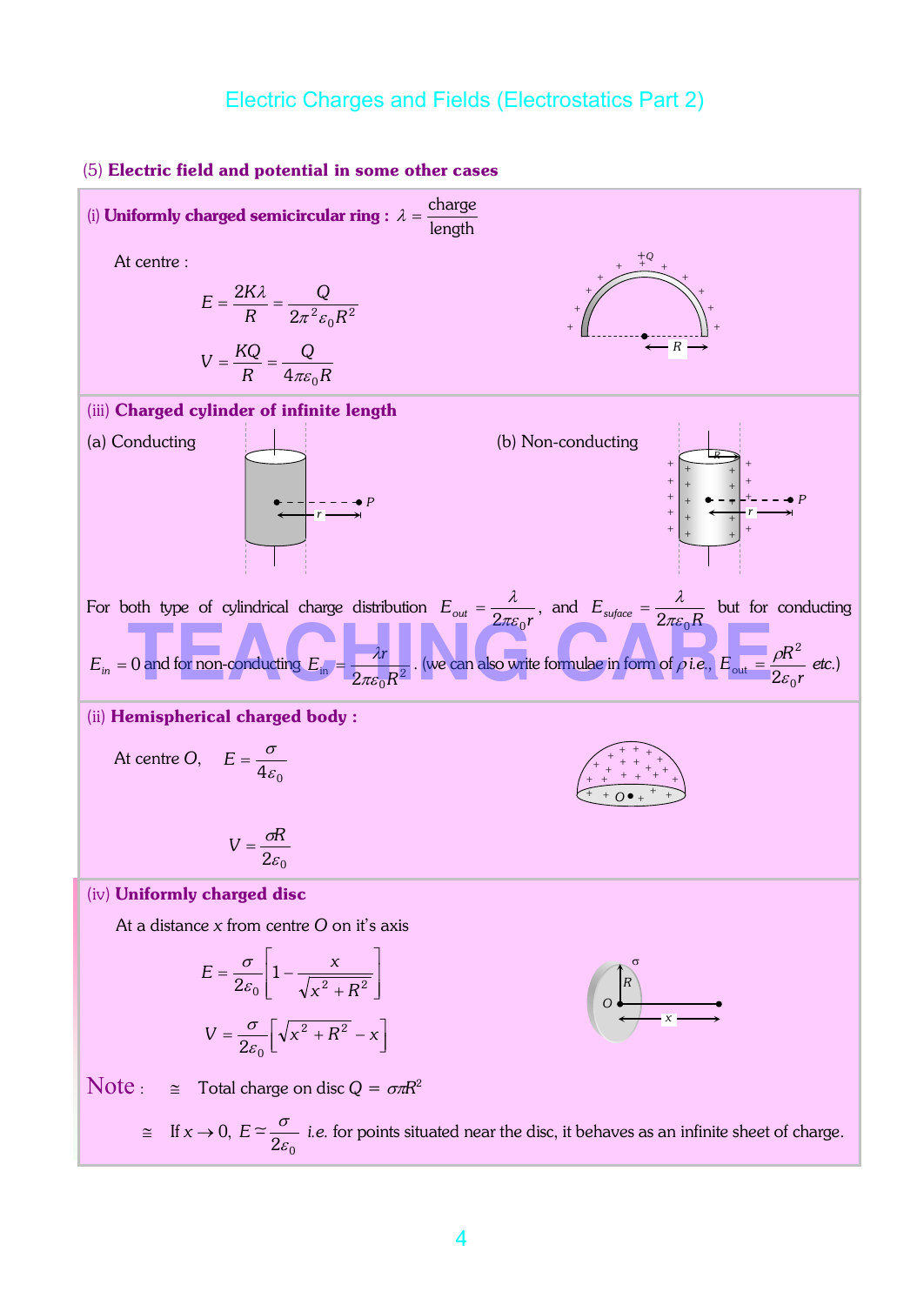

*+q. All the field lines emerging from the point charge +Q terminate inside as these lines cannot penetrate the conducting medium (properties of lines of force).*

*The charge q however experiences a force not because of charge +Q but due to charge induced on the outer surface of the shell.*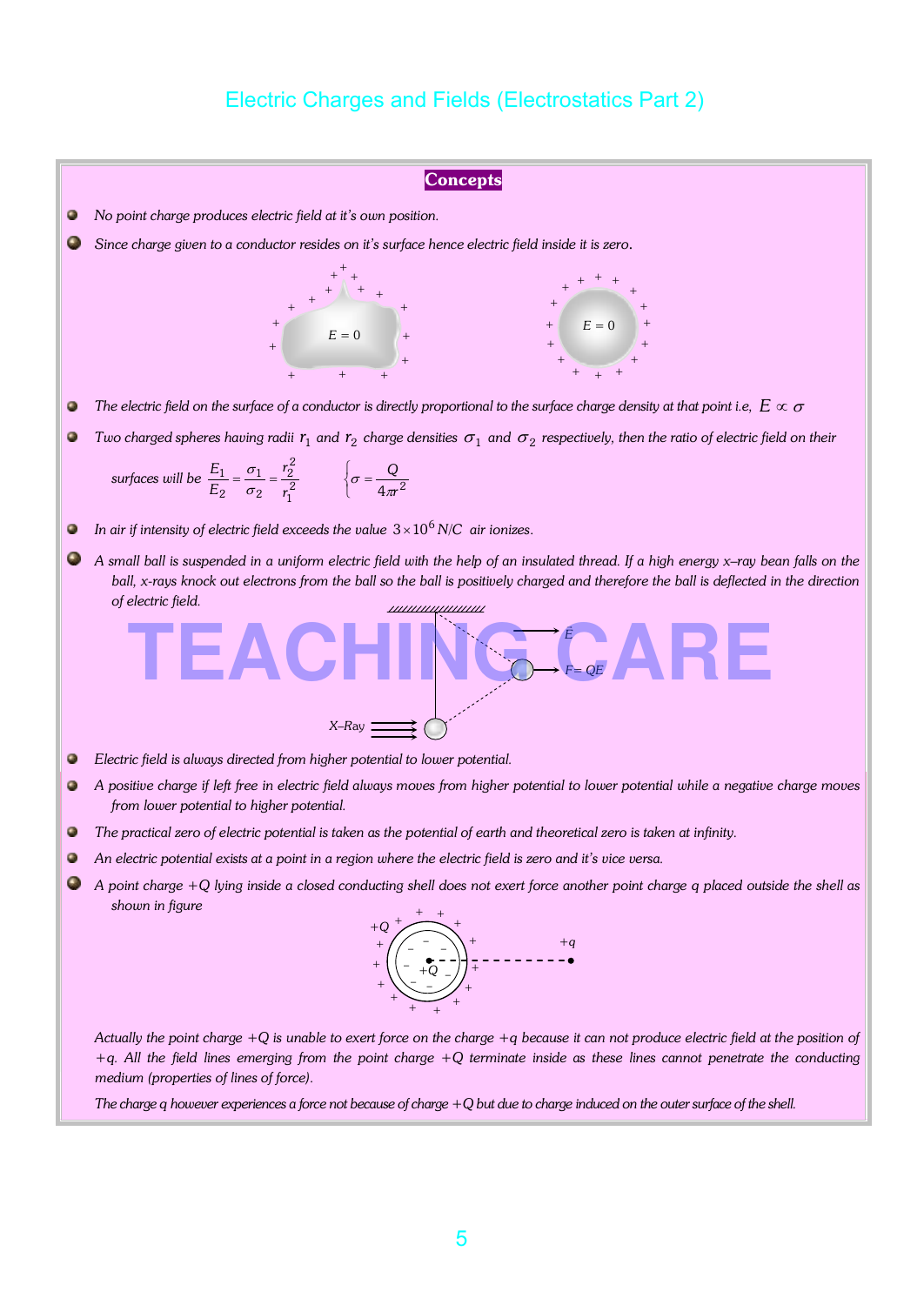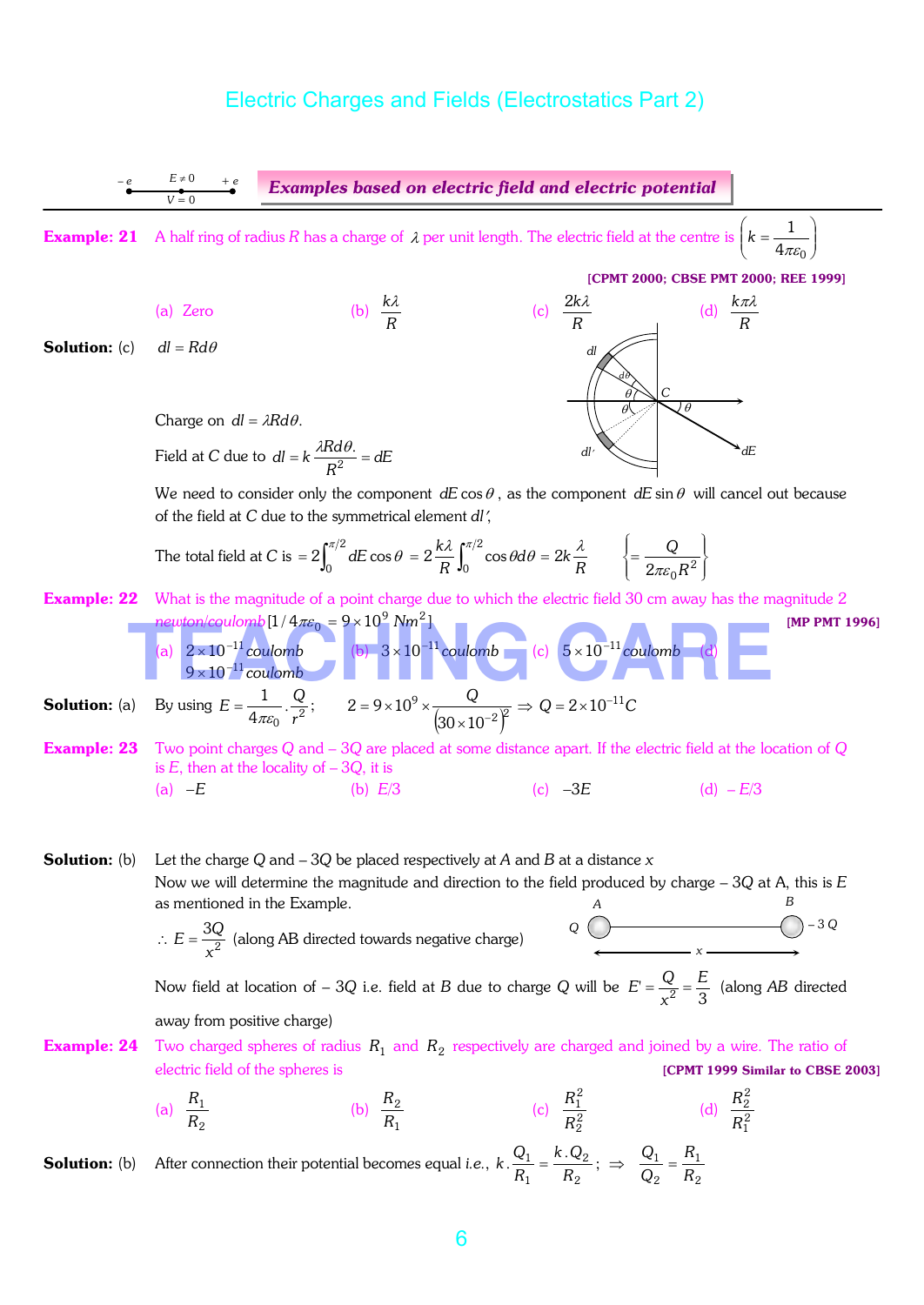Ratio of electric field 
$$
\frac{E_1}{E_2} = \frac{Q_1}{Q_2} \times \left(\frac{R_2}{R_1}\right)^2 = \frac{R_2}{R_1}.
$$

**Example: 25** The number of electrons to be put on a spherical conductor of radius 0.1*m* to produce an electric field of 0.036 *N/C* just above its surface is **matrix** is **not above** its surface is *MNR 1994* 

(a) 
$$
2.7 \times 10^5
$$
 (b)  $2.6 \times 10^5$  (c)  $2.5 \times 10^5$  (d)  $2.4 \times 10^5$ 

**Solution:** (c) By using  $E = k \frac{Q}{R^2}$ , where  $R =$  radius of sphere so 0.036 = 9 × 10<sup>9</sup> ×  $\frac{ne}{(0.1)^2}$  $0.1$  $9 \times 10^9 \times \frac{ne}{(2.1)^9} \Rightarrow n = 2.5 \times 10^5$ 

Example: 26 Eight equal charges each +*Q* are kept at the corners of a cube. Net electric field at the centre will be  $\left| \frac{1}{\cdot} \right|$  $\int$ 

$$
\left(k = \frac{1}{4\pi\varepsilon_0}\right)
$$
\n(a)  $\frac{kQ}{r^2}$  (b)  $\frac{8kQ}{r^2}$  (c)  $\frac{2kQ}{r^2}$  (d) Zero

**Solution:** (d) Due to the symmetry of charge. Net Electric field at centre is zero.



Example: 27 *q*, 2*q*, 3*q* and 4*q* charges are placed at the four corners *A, B, C* and *D* of a square. The field at the centre *O* of the square has the direction along.



[CPMT 1989]

Solution: (b) By making the direction of electric field due to all charges at centre. Net electric field has the direction along *CB*

Example: 28 Equal charges *Q* are placed at the vertices *A* and *B* of an equilateral triangle *ABC* of side *a*. The magnitude of electric field at the point *A* is

(a) 
$$
\frac{Q}{4\pi\varepsilon_0 a^2}
$$
 (b)  $\frac{\sqrt{2Q}}{4\pi\varepsilon_0 a^2}$  (c)  $\frac{\sqrt{3Q}}{4\pi\varepsilon_0 a^2}$  (d)  $\frac{Q}{2\pi\varepsilon_0 a^2}$ 

Solution: (c) As shown in figure Net electric field at *A*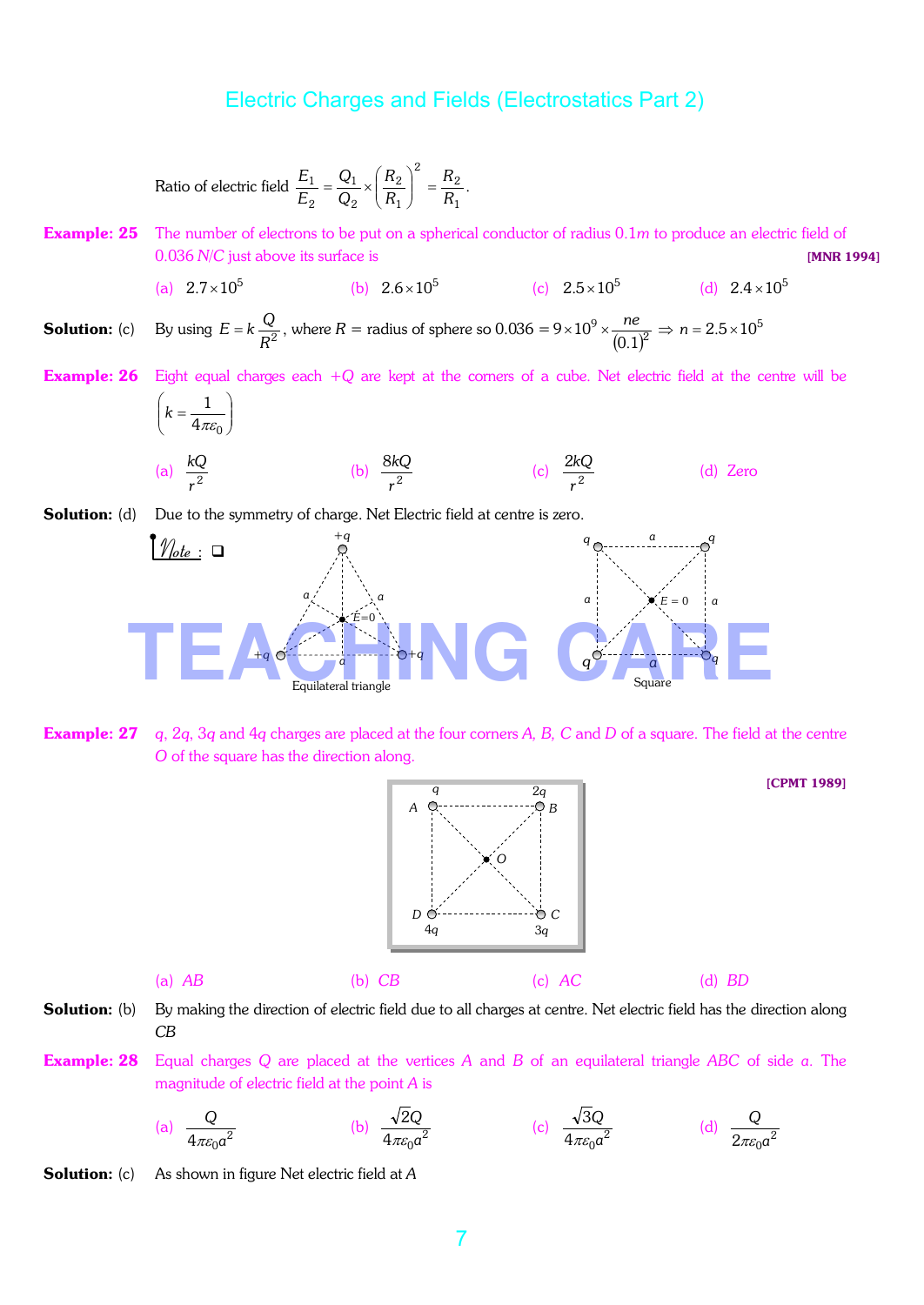$$
E = \sqrt{E_B^2 + E_C^2 + 2E_B E_C \cos 60}
$$
  
\n
$$
E_B = E_C = \frac{1}{4\pi\epsilon_0} \cdot \frac{Q}{a^2}
$$
  
\nSo,  $E = \frac{\sqrt{3}Q}{4\pi\epsilon_0 a^2}$   
\n**Example: 29** Four charges are placed on corners of a square as shown in figure having side of 5 cm. If Q is one micro  
\ncoulomb, then electric field intensity at centre will be  
\n(a)  $1.02 \times 10^7 N/C$  upwards  
\n(b)  $2.04 \times 10^7 N/C$  downwards  
\n(c)  $2.04 \times 10^7 N/C$  downwards  
\n(d)  $1.02 \times 10^7 N/C$  downwards  
\n(e)  $2.04 \times 10^7 N/C$  downwards  
\n  
\n**Solution:** (a)  $|E_C| > |E_D|$  so resultant of  $E_C$  &  $E_A$  is  $E_{CA} = E_C - E_A$  directed toward Q  
\nAlso  $|E_B| > |E_D|$  so resultant of  $E_B$  and  $E_D$  i.e.  
\n $E_{BD} = E_B - E_D$  directed toward  $-2Q$  change hence Net electric field at centre is  
\n
$$
\frac{E}{\sqrt{E_C}} = \sqrt{E_{CA}} \int^{\infty} (E_{BD})^2
$$
  
\nBy proper calculations  $|E_A| = 9 \times 10^9 \times \frac{2 \times 10^{-6}}{\left(\frac{5}{\sqrt{2}} \times 10^{-2}\right)^2} = 1.44 \times 10^7 N/C$ ;  $|E_C| = 9 \times 10^9 \times \frac{2 \times 10^{-6}}{\left(\frac{5}{\sqrt{2}} \times 10^{-2}\right)^2} = 1.44 \times 10^7 N/C$   
\nand  $|E_{BD}| = |E_B| - |E_D| = 0.72 \times 10^7 N/C$ . Hence from equation – (i)  $E = 1.02 \times 10^7 N/C$  upwards  
\n
$$
\frac{5}{\sqrt{10 \times 10^7}} \times 10^{-2} = 0.72 \times 10^7 N/C
$$
. Hence from equation – (i)  $E = 1.02 \times 10^7 N/C$ 

**Solution:** (a) By the superposition, Net electric field at origin

$$
E = kQ \left[ \frac{1}{1^2} + \frac{1}{2^2} + \frac{1}{4^2} + \frac{1}{8^2} + \dots \infty \right]
$$

**Solution:**

\n(a) By the superposition, Net electric field at origin

\n
$$
E = kQ \left[ \frac{1}{1^2} + \frac{1}{2^2} + \frac{1}{4^2} + \frac{1}{8^2} + \dots \infty \right]
$$
\n(d)  $4 \times 10^9 Q \text{ N/C}, 6 \times 10^3 \text{ V}$ 

\n(e)  $4 \times 10^9 Q \text{ N/C}, 6 \times 10^3 \text{ V}$ 

\n(f)  $4 \times 10^9 Q \text{ N/C}, 6 \times 10^3 \text{ V}$ 

\n(g)  $4 \times 10^9 Q \text{ N/C}, 6 \times 10^3 \text{ V}$ 

\n(h)  $4 \times 10^9 Q \text{ N/C}, 6 \times 10^3 \text{ V}$ 

\n(i)  $4 \times 10^9 Q \text{ N/C}, 6 \times 10^3 \text{ V}$ 

\n(j)  $4 \times 10^9 Q \text{ N/C}, 6 \times 10^3 \text{ V}$ 

\n(k)  $4 \times 10^9 Q \text{ N/C}, 6 \times 10^3 \text{ V}$ 

\n(l)  $4 \times 10^9 Q \text{ N/C}, 6 \times 10^3 \text{ V}$ 

\n(m)  $4 \times 10^9 Q \text{ N/C}, 6 \times 10^3 \text{ V}$ 

\n(n)  $4 \times 10^9 Q \text{ N/C}, 6 \times 10^3 \text{ V}$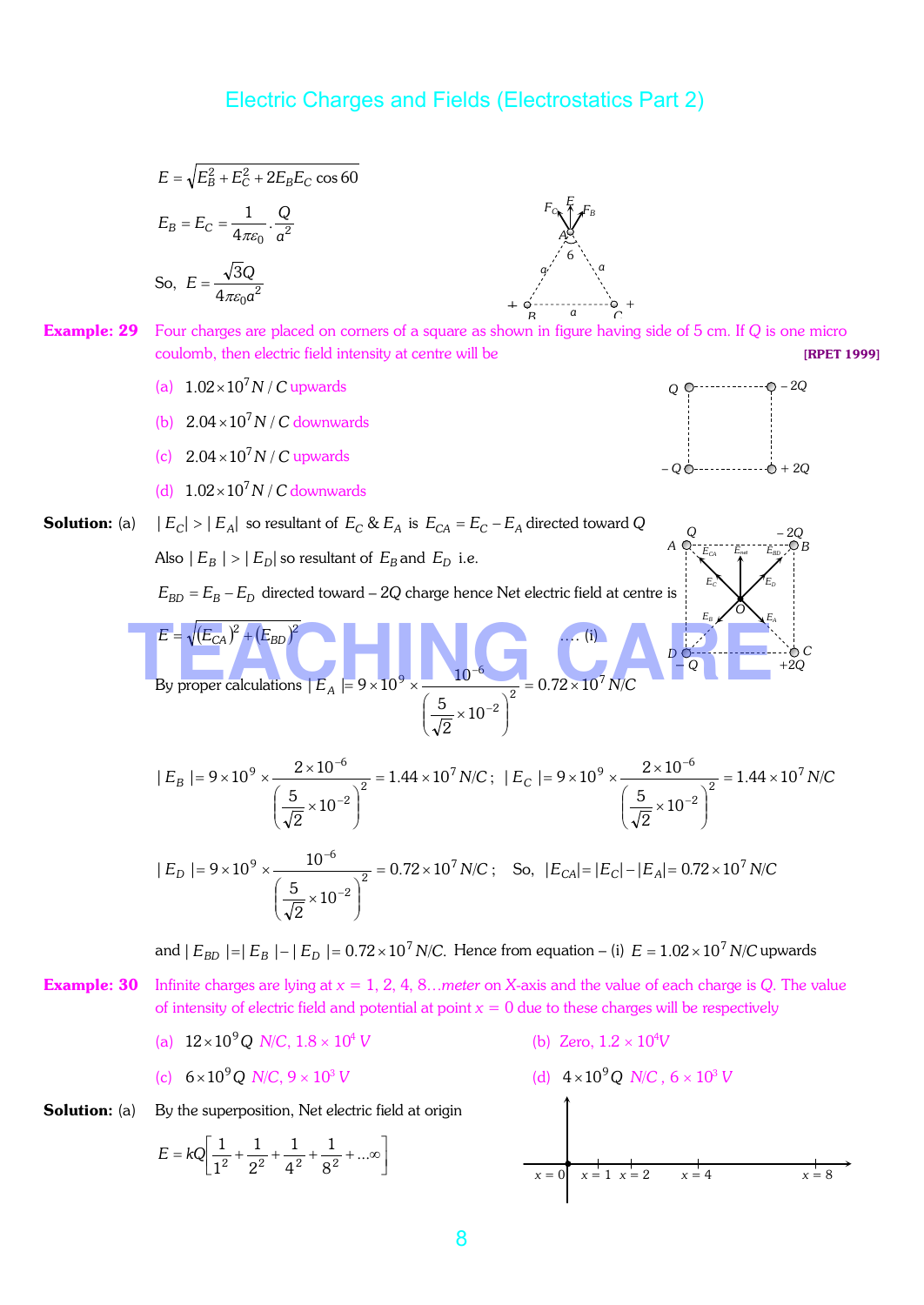$$
E = kQ \left[ 1 + \frac{1}{4} + \frac{1}{16} + \frac{1}{64} + \dots \infty \right]
$$

*r*

 $1+\frac{1}{4}+\frac{1}{16}+\frac{1}{64}+\ldots\infty$ 1 16 1 4  $1+\frac{1}{4}+\frac{1}{16}+\frac{1}{64}+\ldots$  is an infinite geometrical progression it's sum can be obtained by using the formula  $S_{\infty} = \frac{a}{1-a}$ ; Where  $a =$  First term,  $r =$  Common ratio.

Here  $a=1$  and  $r=\frac{1}{4}$  $r = \frac{1}{4}$  so,  $1 + \frac{1}{4} + \frac{1}{16} + \frac{1}{64} + \dots \infty = \frac{1}{1 - 1/4} = \frac{4}{3}$ 4  $1 - 1/4$  $\frac{1}{64} + \dots \infty = \frac{1}{1-1}$ 1 16 1 4  $1 + \frac{1}{4} + \frac{1}{16} + \frac{1}{64} + \dots \infty = \frac{1}{1 - 1/4} = \frac{4}{3}.$ 

> Hence  $E = 9 \times 10^{9} \times Q \times \frac{1}{3} = 12 \times 10^{9} Q N/C$  $= 9 \times 10^{9} \times Q \times \frac{4}{2} = 12 \times 10^{9} Q N/C$

Electric potential at origin  $\overline{\phantom{a}}$  $\overline{\phantom{a}}$  $\frac{1}{2}$  $\overline{\phantom{a}}$ L  $\mathbf{r}$ L  $=\frac{1}{\sqrt{1-x^2}}\left[\frac{1\times10^{-6}}{1+x^{-2}}+\frac{1\times10^{-6}}{1+x^{-2}}+\frac{1\times10^{-6}}{1+x^{-2}}+\dots\right]$ −<sup>6</sup> 1 ∪ 1 ∩<sup>−6</sup> 1 ∪ 1 ∩<sup>−6</sup> 1 ∪ 1 ∩<sup>−</sup>  $\frac{18}{8}$  + .......  $1\times 10$ 4  $1\times 10$ 2  $1\times 10$ 1  $1\times 10$ 4  $1 \mid 1 \times 10^{-6} \mid 1 \times 10^{-6} \mid 1 \times 10^{-6} \mid 1 \times 10^{-6}$  $\pi \varepsilon_0$ *V*

$$
=9\times10^{9}\times10^{-6}\left[1+\frac{1}{2}+\frac{1}{4}+\frac{1}{8}+\dots\infty\right]=9\times10^{3}\left[\frac{1}{1-\frac{1}{2}}\right]=1.8\times10^{4} \text{ volt}
$$

Note :  $\leq$  In the arrangement shown in figure  $+Q$  and  $-Q$  are alternatively and equally spaced from each other, the net potential at the origin O is  $V = \frac{1}{4\pi\varepsilon_0}$ .  $V = \frac{1}{4\pi\varepsilon_0} \cdot \frac{Q\log_e 2}{x}$ 1  $\pi\varepsilon_0$  $=\frac{1}{4}$ .  $\frac{\sqrt{108}e^2}{1}$ +*Q* – *Q* +*Q* – *Q x* 2*x* 3*x* 4*x O*  equally spaced from each other, the net potential at the origin O is  $V = \frac{1}{4\pi\varepsilon_0} \cdot \frac{Q \log_e 2}{x}$ 

Example: 31 Potential at a point *x*-distance from the centre inside the conducting sphere of radius *R* and charged with charge *Q* is [MP PMT 2001]

(a) 
$$
\frac{Q}{R}
$$
 (b)  $\frac{Q}{x}$  (c)  $\frac{Q}{x^2}$  (d)  $xQ$ 

**Solution:** (a) Potential inside the conductor is constant.

**Example: 32** The electric potential at the surface of an atomic nucleus ( $Z = 50$ ) of radius  $9 \times 10^5 V$  is (a) 80 *V* (b)  $8 \times 10^6$  *V*  $8 \times 10^6$  *V* (c) 9 *V* (d)  $9 \times 10^5$  *V* 

**Solution:** (b)  $V = 9 \times 10^9 \times \frac{ne}{r} = 9 \times 10^9 \times \frac{50 \times 1.6 \times 10^{-19}}{9 \times 10^{-15}} = 8 \times 10^6 V$ 15  $9 \times \frac{ne}{10} = 9 \times 10^{9} \times \frac{50 \times 1.6 \times 10^{-19}}{15} = 8 \times 10^{9}$  $9 \times 10$  $9 \times 10^{9} \times \frac{ne}{10} = 9 \times 10^{9} \times \frac{50 \times 1.6 \times 10^{-19}}{15} = 8 \times$ ×  $= 9 \times 10^{9} \times \frac{ne}{r} = 9 \times 10^{9} \times \frac{50 \times 1.6 \times 10^{9}}{9 \times 10^{-7}}$ −

**Example: 33** Eight charges having the valves as shown are arranged symmetrically on a circle of radius 0.4*m* in air. Potential at centre *O* will be

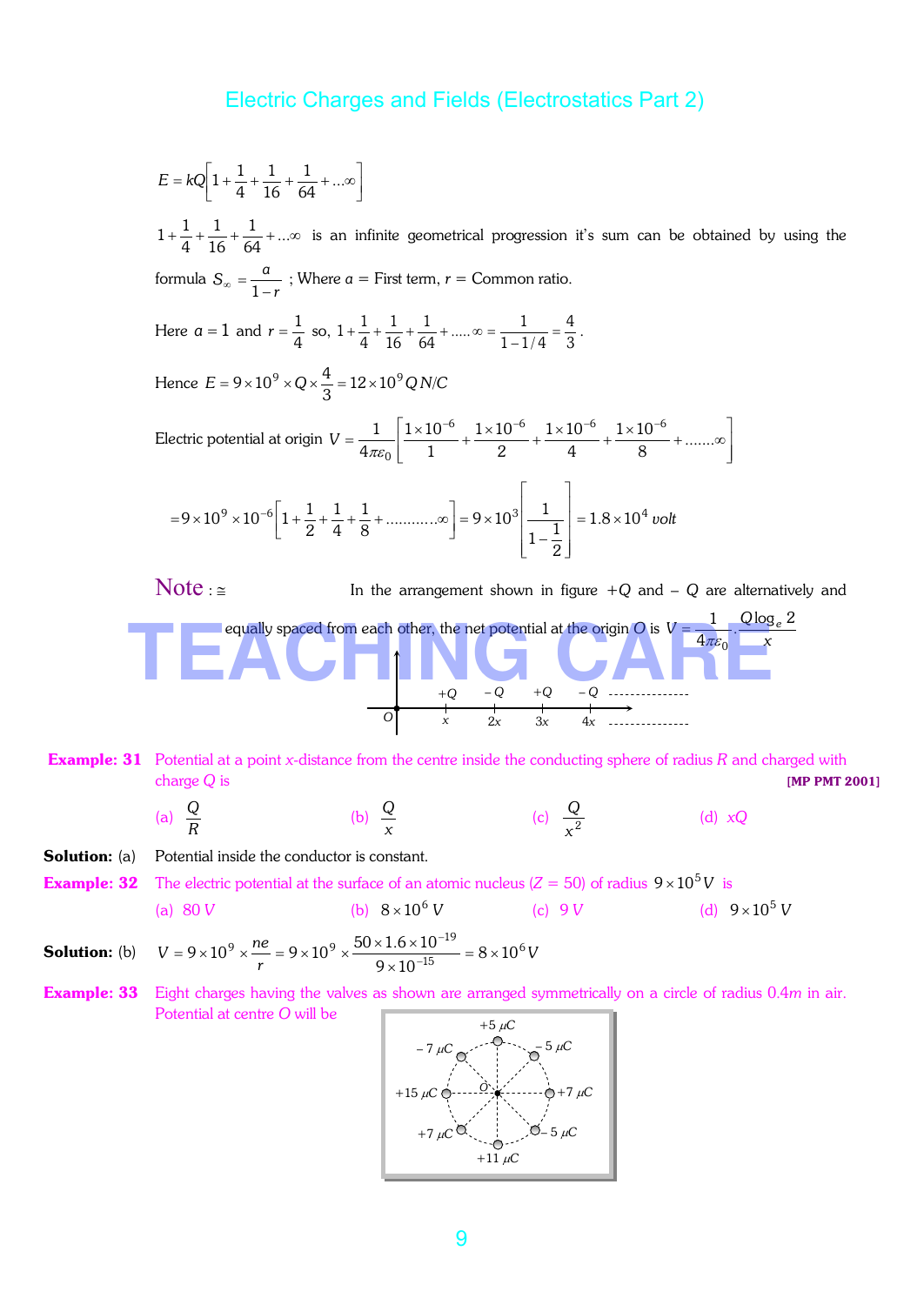(a) 
$$
63 \times 10^4
$$
 volt (b)  $63 \times 10^{10}$  volt (c)  $63 \times 10^6$  volt (d) Zero

**Solution:** (a) Due to the principle of superposition potential at O

$$
V = \frac{1}{4\pi\varepsilon_0} \times \frac{28 \times 10^{-6}}{0.4} = 9 \times 10^9 \times \frac{28 \times 10^{-6}}{0.4} = 63 \times 10^4 \text{ volt}
$$

Example: 34 As shown in the figure, charges +*q* and –*q* are placed at the vertices *B* and *C* of an isosceles triangle. The potential at the vertex *A* is **a interverted i is a contract of the vertex** *A* is **interverted i is a contract of the per 2000** 



(a) 
$$
\frac{1}{4\pi\varepsilon_0} \cdot \frac{2q}{\sqrt{a^2 + b^2}}
$$
 (b)  $\frac{1}{4\pi\varepsilon_0} \cdot \frac{q}{\sqrt{a^2 + b^2}}$  (c)  $\frac{1}{4\pi\varepsilon_0} \cdot \frac{(-q)}{\sqrt{a^2 + b^2}}$  (d) Zero

**Solution:** (d) Potential at  $A =$  Potential due to  $(+q)$  charge + Potential due to  $(-q)$  charge

$$
= \frac{1}{4\pi \varepsilon_0} \cdot \frac{q}{\sqrt{a^2 + b^2}} + \frac{1}{4\pi \varepsilon_0} \frac{(-q)}{\sqrt{a^2 + b^2}} = 0
$$

- Example: 35 A conducting sphere of radius *R* is given a charge *Q*. consider three points *B* at the surface, *A* at centre and *C* at a distance *R*/2 from the centre. The electric potential at these points are such that  $\neq V_B = V_C$
- Solution: (a) Potential inside a conductor is always constant and equal to the potential at the surface. and C at a distance  $R/2$  from the centre. The electric potential at these points are such that<br>
(a)  $V_A = V_B = V_C$ <br>
(b)  $V_A = V_B \neq V_C$ <br>
(c)  $V_A \neq V_B \neq V_C$ <br>
(d)  $V_A \neq V_B$  =<br>
Potential inside a conductor is always constant and e

**Example: 36** Equal charges of  $\frac{10}{3} \times 10^{-9}$  $\frac{10}{2}$  × 10<sup>-9</sup> coulomb are lying on the corners of a square of side 8 *cm*. The electric potential at the point of intersection of the diagonals will be

(a) 900 V (b) 
$$
900\sqrt{2}V
$$
 (c)  $150\sqrt{2}V$  (d)  $1500\sqrt{2}V$ 

Solution: (d) Potential at the centre *O*

$$
V = 4 \times \frac{1}{4\pi\epsilon_0} \cdot \frac{Q}{a/\sqrt{2}} \text{ given } Q = \frac{10}{3} \times 10^{-9} C \implies a = \frac{8}{3} \text{ cm} = 8 \times 10^{-2} \text{ m}
$$
  
\n
$$
V = 5 \times 9 \times 10^{9} \times \frac{\frac{10}{3} \times 10^{-9}}{\frac{8 \times 10^{-2}}{\sqrt{2}}} = 1500\sqrt{2} \text{ volt}
$$

#### Tricky example: 3

A point charge *Q* is placed outside a hollow spherical conductor of radius *R*, at a distance (*r* > *R*) from its centre *C*. The field at *C* due to the induced charges on the conductor is  $K = \frac{1}{4\pi\epsilon_0}$  $\bigg)$  $\setminus$  $\parallel$  $\overline{\phantom{0}}$  $K=$  $4\pi \varepsilon_0$ 1  $K = \frac{1}{4\pi\varepsilon}$ (a) Zero (b)  $K \frac{Q}{(r-R)^2}$ − (c)  $K \frac{Q}{r^2}$  $K\frac{Q}{r^2}$  directed towards *Q* (d)  $K\frac{Q}{r^2}$ *r*  $K\frac{\overline{Q}}{2}$  directed away from  $\overline{Q}$ 

Solution: (c) A according to the figure shown below. The total field at *C* must be zero. The field at *C* due to the point charge is  $E = K \frac{Q}{r^2}$  $E = K \frac{Q}{r^2}$  towards left. The field at *C* due to the induced charges must be  $\frac{KQ}{r^2}$ *KQ* towards right i.e. directed towards *Q*.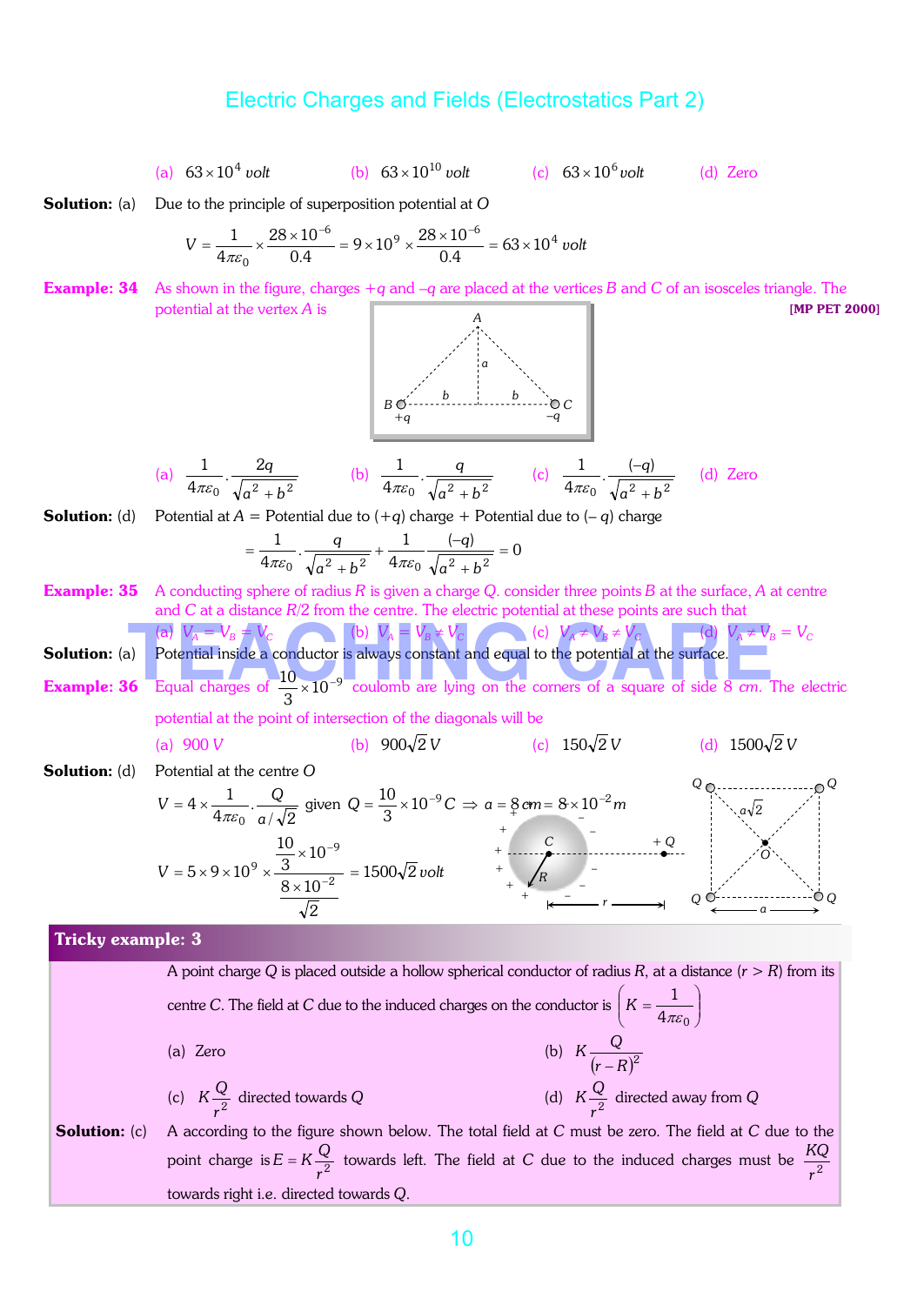

To find potential at a point due to concentric sphere following guideline are to be considered

**Guideline 1:** Identity the point (P) at which potential is to be determined.

Guideline 2: Start from inner most sphere, you should know where point (*P*) lies *w.r.t.* concerning sphere/shell (*i.e.* outside, at surface or inside)

**Guideline 3:** Then find the potential at the point (P) due to inner most sphere and then due to next and so on. (*i.e.* outside, at surface or inside)<br> **The 3:** Then find the potential at the point (*P*) due to inner most sphere and then due to next

**Guideline 4:** Using the principle of superposition find net potential at required shell/sphere.

Standard cases

#### Case (i) : If two concentric conducting shells of radii  $r_1$  and  $r_2(r_2 > r_1)$  carrying uniformly distributed charges *Q*<sup>1</sup> and *Q*<sup>2</sup> respectively. What will be the potential of each shell

To find the solution following guidelines are to be taken.

Here after following the above guideline potential at the surface of inner shell is

$$
V_1=\frac{1}{4\pi\varepsilon_0}.\frac{Q_1}{r_1}+\frac{1}{4\pi\varepsilon_0}.\frac{Q_2}{r_2}
$$

and potential at the surface of outer shell

$$
V_2 = \frac{1}{4\pi\varepsilon_0} \cdot \frac{Q_1}{r_2} + \frac{1}{4\pi\varepsilon_0} \cdot \frac{Q_2}{r_2}
$$

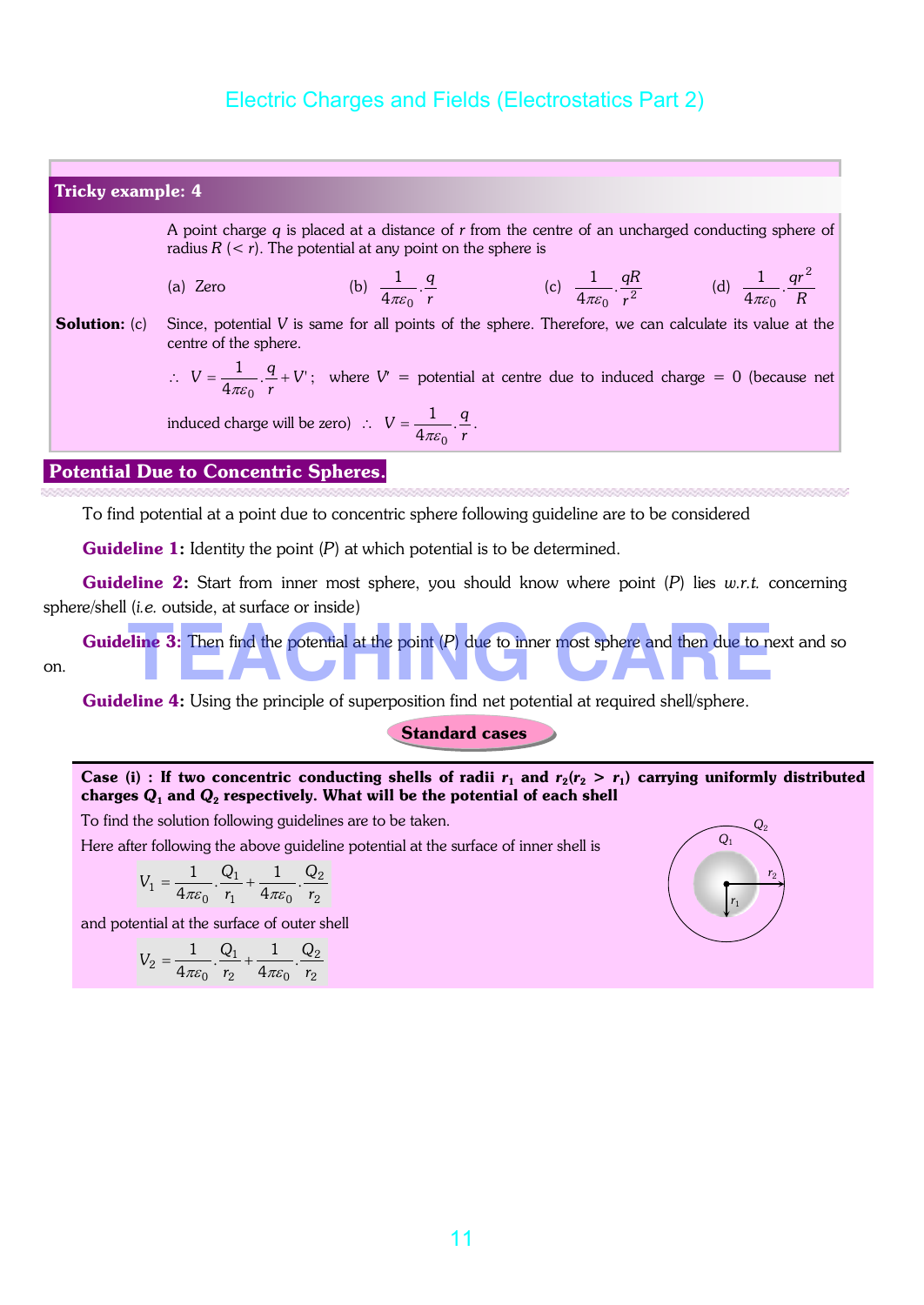#### Case (ii) : The figure shows three conducting concentric shell of radii *a*, *b* and *c* ( $a < b < c$ ) having charges *Q<sup>a</sup>* , *Q<sup>b</sup>* and *Q<sup>c</sup>* respectively what will be the potential of each shell

After following the guidelines discussed above

Potential at A; 
$$
V_A = \frac{1}{4\pi\varepsilon_0} \left[ \frac{Q_a}{a} + \frac{Q_b}{b} + \frac{Q_c}{c} \right]
$$
  
Potential at B;  $V_B = \frac{1}{4\pi\varepsilon_0} \left[ \frac{Q_a}{b} + \frac{Q_b}{b} + \frac{Q_c}{c} \right]$   
Potential at C;  $V_C = \frac{1}{4\pi\varepsilon_0} \left[ \frac{Q_a}{c} + \frac{Q_b}{c} + \frac{Q_c}{c} \right]$ 

Case (iii) : The figure shows two concentric spheres having radii  $r_1$  and  $r_2$  respectively ( $r_2 > r_1$ ). If charge on inner sphere is +*Q* and outer sphere is earthed then determine.

- (a) The charge on the outer sphere
- (b) Potential of the inner sphere

(i) Potential at the surface of outer sphere 
$$
V_2 = \frac{1}{4\pi\epsilon_0} \cdot \frac{Q}{r_2} + \frac{1}{4\pi\epsilon_0} \cdot \frac{Q'}{r_2} = 0
$$

$$
\Rightarrow Q' = -Q
$$

(*ii*) Potential of the inner sphere  $1-\overline{4\pi\varepsilon_0}\cdot\overline{r_1}$  +  $\overline{4\pi\varepsilon_0}$   $\overline{r_2}$  $(-Q)$ 4  $\frac{1}{4\pi\varepsilon_0} \cdot \frac{Q}{r_1} + \frac{1}{4\pi\varepsilon_0}$ 1 *r Q r*  $V_1 = \frac{1}{4\pi\epsilon_0} \cdot \frac{Q}{r_1} + \frac{1}{4\pi\epsilon_0} \cdot \frac{(-Q)}{r_2} = \frac{Q}{4\pi\epsilon_0} \left| \frac{1}{r_1} - \frac{1}{r_2} \right|$  $\frac{1}{2}$ J L L  $=\frac{Q}{1-\frac{1}{2}}$ 0  $\lfloor r_1 \rfloor$   $\lfloor r_2 \rfloor$ 11  $4\pi\varepsilon_0$  |  $r_1$  |  $r$ *Q* πε

# *Q*′ +*Q r*1 *r*2

*r*2

*r*1

+*Q*

*Qc Q<sup>b</sup> Q<sup>a</sup>*

 $\overline{b}$ <sup>*a*</sup>  $\overline{A}$ <sup>*a*</sup>  $\overline{B}$ 

*c* 

# Case (iv) : In the case III if outer sphere is given a charge +*Q* and inner sphere is earthed then iv) : In the case III if outer sphere is given a charge +Q and inner sphere is earthed then<br>nat will be the charge on the inner sphere<br>at will be the potential of the outer sphere

- (a) What will be the charge on the inner sphere
- (b) What will be the potential of the outer sphere
- (*i*) In this case potential at the surface of inner sphere is zero, so if *Q'* is the charge induced on inner sphere

then 
$$
V_1 = \frac{1}{4\pi\varepsilon_0} \left[ \frac{Q'}{r_1} + \frac{Q}{r_2} \right] = 0
$$
 i.e.,  $Q' = -\frac{r_1}{r_2}Q$ 

(Charge on inner sphere is less than that of the outer sphere.)

(*ii*) Potential at the surface of outer sphere

$$
V_2 = \frac{1}{4\pi\varepsilon_0} \cdot \frac{Q'}{r_2} + \frac{1}{4\pi\varepsilon_0} \cdot \frac{Q}{r_2}
$$
  

$$
V_2 = \frac{1}{4\pi\varepsilon_0 r_2} \left[ -Q\frac{r_1}{r_2} + Q \right] = \frac{Q}{4\pi\varepsilon_0 r_2} \left[ 1 - \frac{r_1}{r_2} \right]
$$

#### *Examples based on concentric spheres*

- Example: 37 A hollow metal sphere of radius 5 *cm* is charged such that the potential on its surface is 10 *volts*. The potential at the centre of the sphere is
	- (a) Zero (b) 10 *V*

- (c) Same as at a point 5 *cm* away from the surface (d) Same as at a point 25 *cm* away from the surface
- **Solution:** (b) Inside the conductors potential remains same and it is equal to the potential of surface, so here potential at the centre of sphere will be 10 *V*
- Example: 38 A sphere of 4 *cm* radius is suspended within a hollow sphere of 6 *cm* radius. The inner sphere is charged to a potential 3 *e.s.u.* When the outer sphere is earthed. The charge on the inner sphere is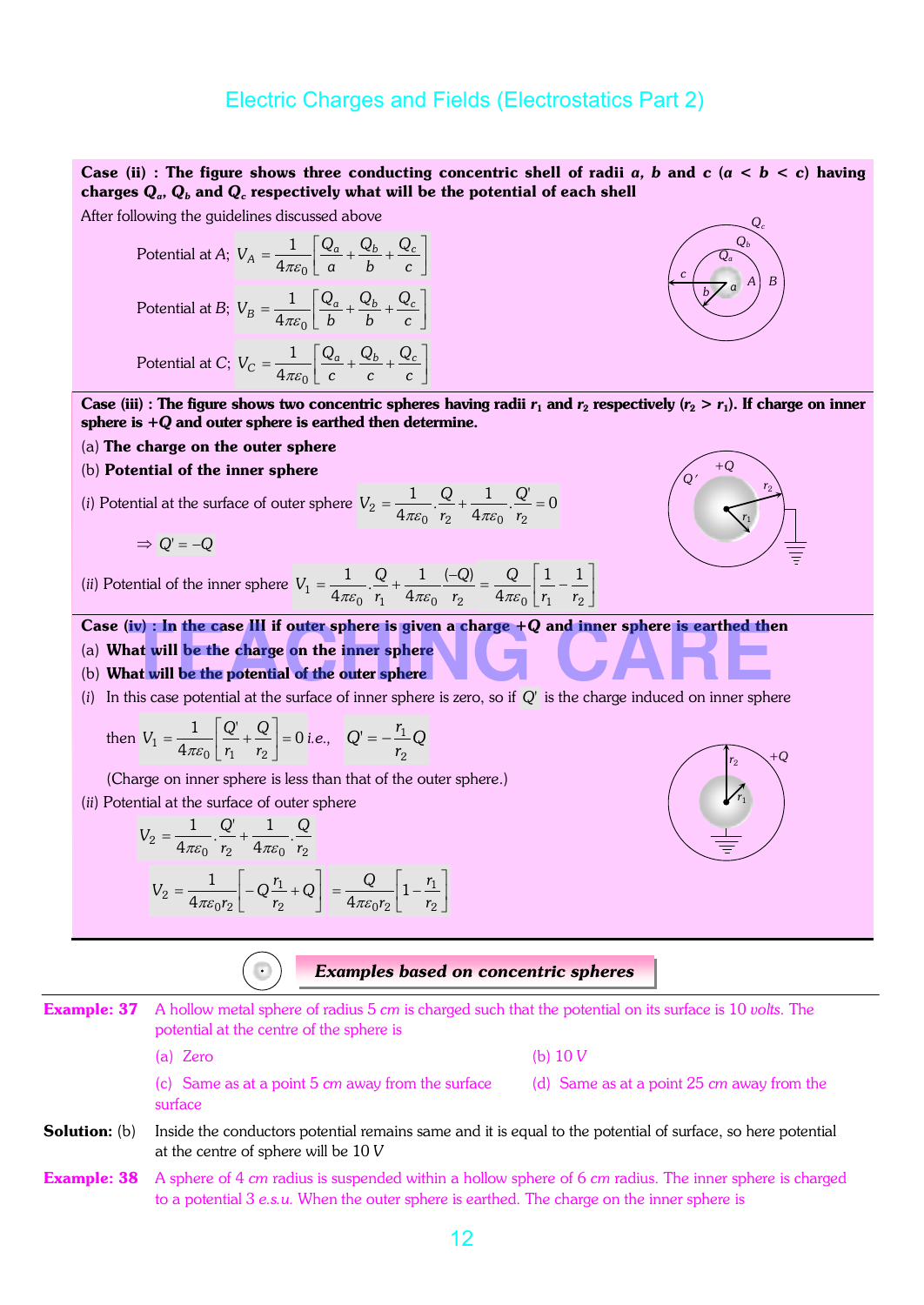(a) 54 *e.s.u.* 

4 1

*e.s.u.* (c) 30 *e.s.u.* (d) 36 *e.s.u.*

Solution: (d) Let charge on inner sphere be +*Q*. charge induced on the inner surface of outer sphere will be –*Q.* So potential at the surface of inner sphere (in CGS) +*Q*

$$
3 = \frac{Q}{4} - \frac{Q}{6}
$$

$$
\Rightarrow Q = 36 \text{ e.s.u.}
$$



**Example: 39** A charge Q is distributed over two concentric hollow spheres of radii *r* and  $(R > r)$  such that the surface densities are equal. The potential at the common centre is **EXECUTER 1981** 

(a) 
$$
\frac{Q(R^2 + r^2)}{4\pi\varepsilon_0(R + r)}
$$
 (b)  $\frac{Q}{R + r}$  (c) Zero (d)  $\frac{Q(R + r)}{4\pi\varepsilon_0(R^2 + r^2)}$ 

**Solution:** (d) If  $q_1$  and  $q_2$  are the charges on spheres of radius  $r$  and  $R$  respectively, in accordance with conservation of charge



Example: 40 A solid conducting sphere having a charge *Q* is surrounded by an uncharged concentric conducting hollow spherical shell. Let the potential difference between the surface of the solid sphere and that of the outer surface of the hollow shell be *V*. If the shell is now given a charge of – 3*Q*, the new potential difference between the two surfaces is

(a) V (b) 
$$
2V
$$
 (c)  $4V$  (d)  $-2V$ 

**Solution:** (a) If *a* and *b* are radii of spheres and spherical shell respectively, potential at their surfaces will be

$$
V_{\text{sphere}} = \frac{1}{4\pi\varepsilon_0} \cdot \frac{Q}{a} \quad \text{and} \quad V_{\text{shell}} = \frac{1}{4\pi\varepsilon_0} \cdot \frac{Q}{b}
$$

and so according to the given problem.

*b*

4

$$
V = V_{\text{sphere}} - V_{\text{shell}} = \frac{Q}{4\pi\varepsilon_0} \left[ \frac{1}{a} - \frac{1}{b} \right] \qquad \qquad \dots (i)
$$



Now when the shell is given a charge –3*Q* the potential at its surface and also inside will change by  $\overline{\phantom{a}}$  $\overline{\mathsf{L}}$  $=\frac{1}{4}$  –  $V_0 = \frac{1}{4} - \frac{3Q}{4}$ 1  $0 - \overline{4\pi \varepsilon_0}$ 

So that now 
$$
V_{sphere} = \frac{1}{4\pi\varepsilon_0} \left[ \frac{Q}{a} - \frac{3Q}{b} \right]
$$
 and  $V_{shell} = \frac{1}{4\pi\varepsilon_0} \left[ \frac{Q}{b} - \frac{3Q}{b} \right]$  hence  
 $V_{sphere} - V_{shell} = \frac{Q}{4\pi\varepsilon_0} \left[ \frac{1}{a} - \frac{1}{b} \right] = V$ 

**Example: 41** Three concentric metallic spheres A, B and C have radii  $a$ ,  $b$  and  $c$  ( $a < b < c$ ) and surface charge densities on them are  $\sigma$ , –  $\sigma$  and  $\sigma$  respectively. The valves of  $V_A$  and  $V_B$  will be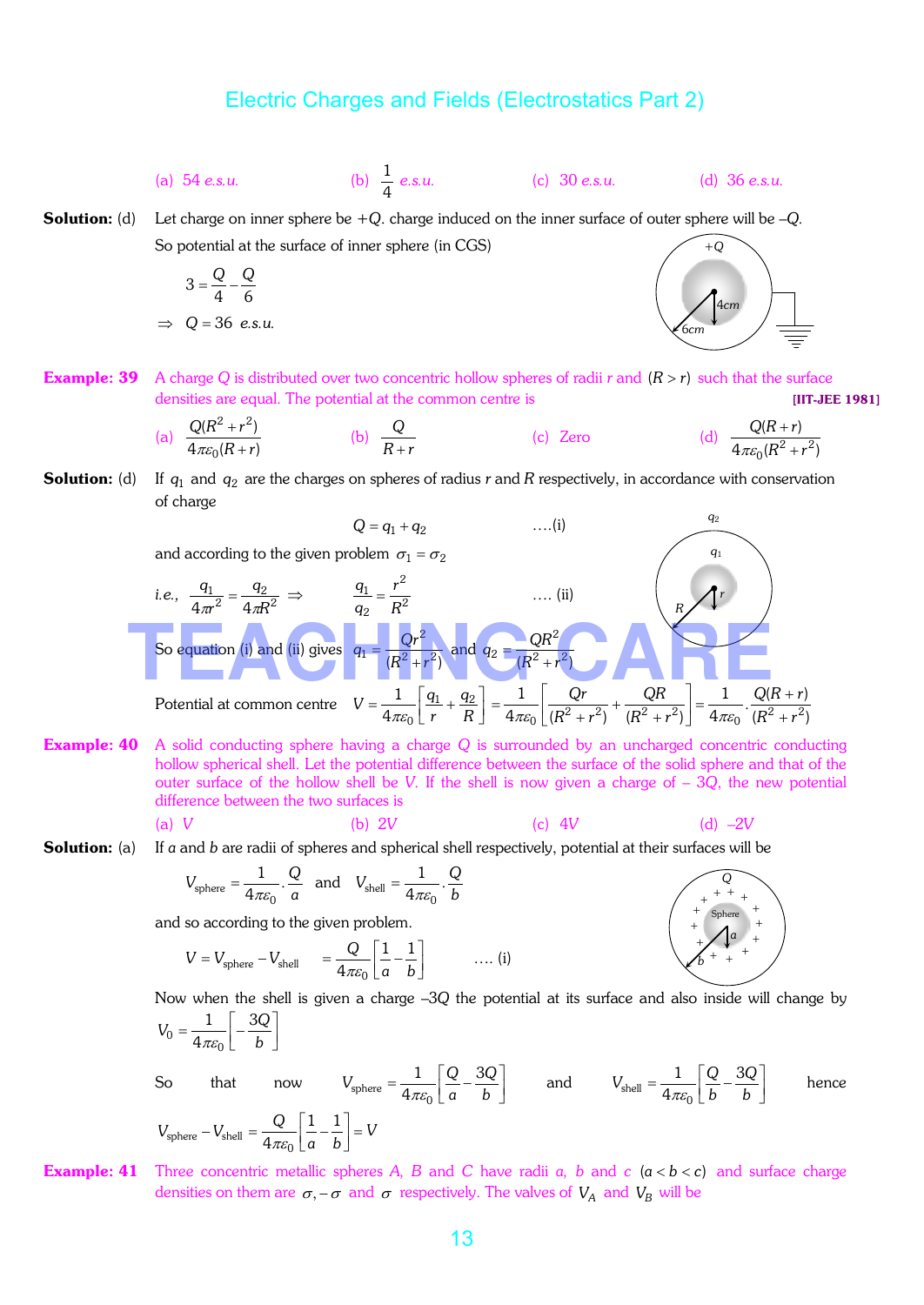(a) 
$$
\frac{\sigma}{\varepsilon_0}(a-b-c), \frac{\sigma}{\varepsilon_0}(\frac{a^2}{b}-b+c)
$$
  
\n(b)  $(a-b-c), \frac{a^2}{c}$   
\n(c)  $\frac{\varepsilon_0}{\sigma}(a-b-c), \frac{\varepsilon_0}{\sigma}(\frac{a^2}{c}-b+c)$   
\n(d)  $\frac{\sigma}{\varepsilon_0}(\frac{a^2}{c}-\frac{b^2}{c}+c)$  and  $\frac{\sigma}{\varepsilon_0}(a-b+c)$ 



 ${\bf Solution:}$  (a)  $\quad$  Suppose charges on  $A$ ,  $B$  and  $C$  are  $\ q_a,q_b$  and  $q_c$ 

Respectively, so 
$$
\sigma_A = \sigma = \frac{q_a}{4\pi a^2} \Rightarrow q_a = \sigma \times 4\pi a^2
$$
,  $\sigma_B = -\sigma = \frac{q_b}{4\pi b^2} \Rightarrow q_b = -\sigma \times 4\pi b^2$ 

and 
$$
\sigma_C = \sigma = \frac{q_c}{4\pi c^2} \Rightarrow q_c = \sigma \times 4\pi c^2
$$

Potential at the surface of *A*

$$
V_{A} = (V_{A})_{\text{surface}} + (V_{B})_{\text{in}} + (V_{C})_{\text{in}} = \frac{1}{4\pi\varepsilon_{0}} \left[ \frac{q_{a}}{a} + \frac{q_{b}}{b} + \frac{q_{c}}{c} \right] = \frac{1}{4\pi\varepsilon_{0}} \left[ \frac{\sigma \times 4\pi a^{2}}{a} + \frac{(-\sigma) \times 4\pi b^{2}}{b} + \frac{\sigma \times 4\pi c^{2}}{c} \right]
$$
  

$$
V_{A} = \frac{\sigma}{\varepsilon_{0}} \left[ a - b - c \right]
$$

Potential at the surface of *B*

$$
V_B = (V_A)_{\text{out}} + (V_B)_{\text{surface}} + (V_C)_{\text{in}} = \frac{1}{4\pi\varepsilon_0} \left[ \frac{q_a}{b} + \frac{q_b}{b} + \frac{q_c}{c} \right] = \frac{1}{4\pi\varepsilon_0} \left[ \frac{\sigma \times 4\pi a^2}{b} - \frac{\sigma \times 4\pi b^2}{b} + \frac{\sigma \times 4\pi c^2}{c} \right]
$$

$$
= \frac{\sigma}{\varepsilon_0} \left[ \frac{a^2}{b} - b + c \right]
$$

# Electric Lines of Force.

(1) Definition : The electric field in a region is represented by continuous lines (also called lines of force). Field line is an imaginary line along which a positive test charge will move if left free.

Electric lines of force due to an isolated positive charge, isolated negative charge and due to a pair of charge are shown below

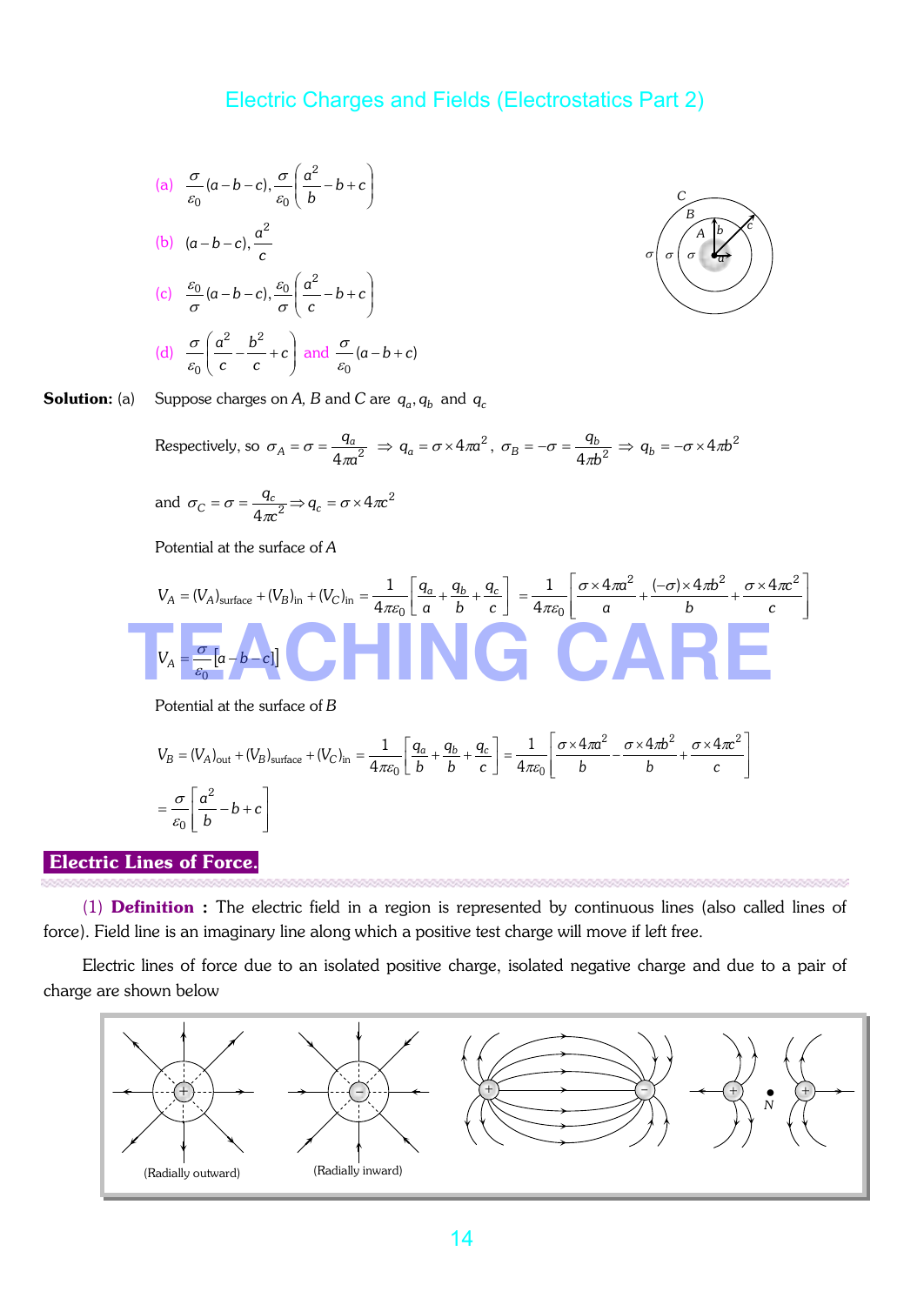#### (2) Properties of electric lines of force

- (i) Electric field lines come out of positive charge and go into the negative charge.
- (ii) Tangent to the field line at any point gives the direction of the field at that point.



- (iii) Field lines never cross each other.
- (iv) Field lines are always normal to conducting surface.



- (v) Field lines do not exist inside a conductor.
- (vi) The electric field lines never form closed loops. (While magnetic lines of forces form closed loop)



(vii) The number of lines originating or terminating on a charge is proportional to the magnitude of charge. In the following figure electric lines of force are originating from *A* and terminating at *B* hence *Q<sup>A</sup>* is positive while  $Q_B$  is negative, also number of electric lines at force linked with  $Q_A$  are more than those linked with  $Q_B$  hence  $|\mathbf{Q}_A|$  >  $|\mathbf{Q}_B|$ 



(viii) Number of lines of force per unit area normal to the area at a point represents magnitude of intensity (concept of electric flux *i.e.*,  $\phi = EA$ )

(ix) If the lines of forces are equidistant and parallel straight lines the field is uniform and if either lines of force are not equidistant or straight line or both the field will be non uniform, also the density of field lines is proportional to the strength of the electric field. For example see the following figures.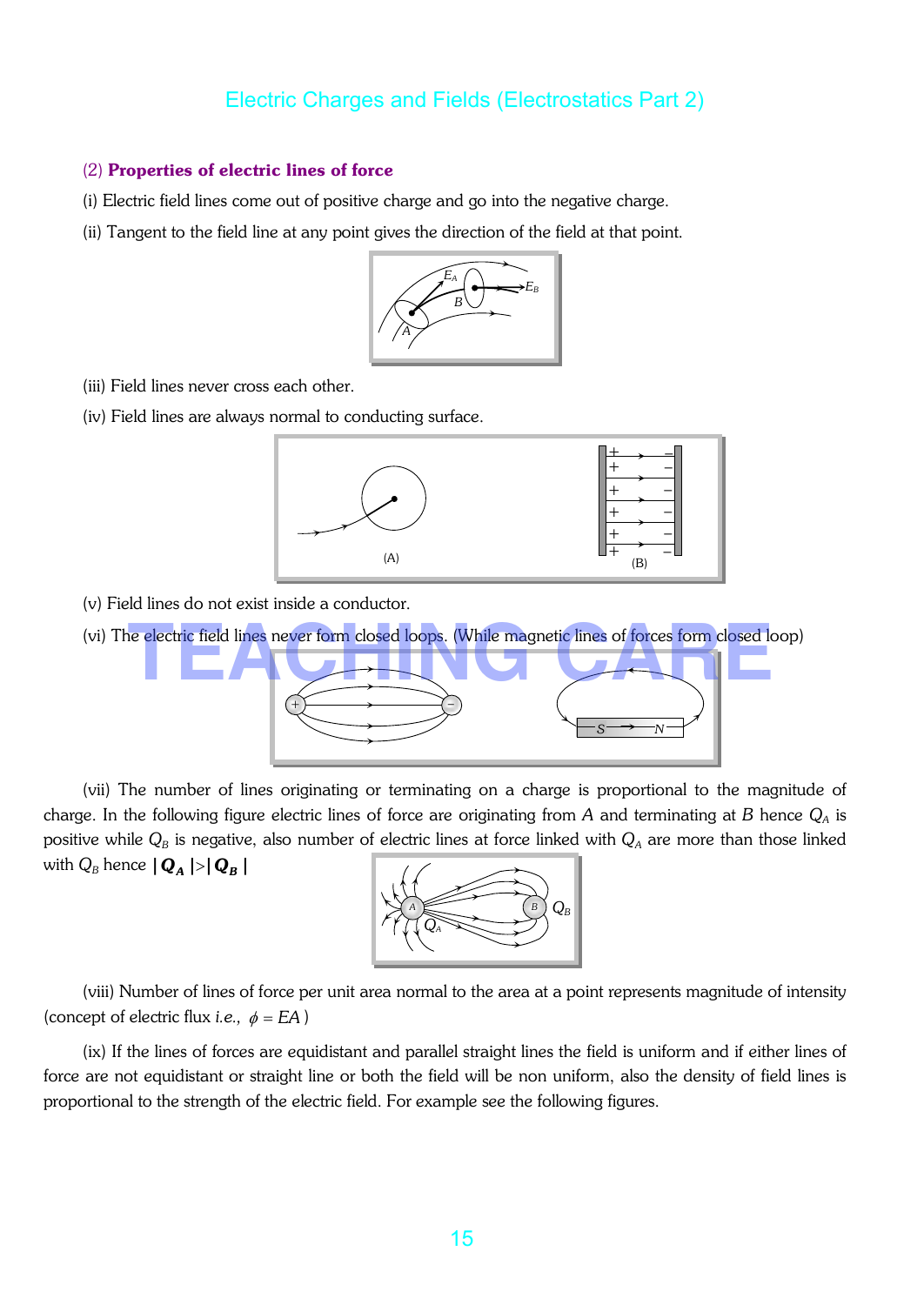

(3) **Electrostatic shielding**: Electrostatic shielding/screening is the phenomenon of protecting a certain

region of space from external electric field. Sensitive instruments and appliances are affected seriously with strong external electrostatic fields. Their working suffers and they may start misbehaving under the effect of unwanted fields.

The electrostatic shielding can be achieved by protecting and enclosing the sensitive instruments inside a hollow conductor because inside hollow conductors, electric fields is zero.



(i) It is for this reason that it is safer to sit in a car or a bus during lightening rather than to stand under a tree or on the open ground.

(ii) A high voltage generator is usually enclosed in such a cage which is earthen. This would prevent the electrostatic field of the generator from spreading out of the cage. The open ground.<br>This would prevent is usually enclosed in such a cage which is earthen. This would preventied of the generator from spreading out of the cage.

(iii) An earthed conductor also acts as a screen against the electric field. When conductor is not earthed

field of the charged body *C* due to electrostatic induction continues beyond *AB*. If *AB* is earthed, induced positive charge neutralizes and the field in the region beyond *AB* disappears.



#### Equipotential Surface or Lines.

If every point of a surface is at same potential, then it is said to be an equipotential surface

#### **or** *or*

for a given charge distribution, locus of all points having same potential is called "equipotential surface" regarding equipotential surface following points should keep in mind :

(1) The density of the equipotential lines gives an idea about the magnitude of electric field. Higher the density larger the field strength.

(2) The direction of electric field is perpendicular to the equipotential surfaces or lines.

(3) The equipotential surfaces produced by a point charge or a spherically charge distribution are a family of concentric spheres.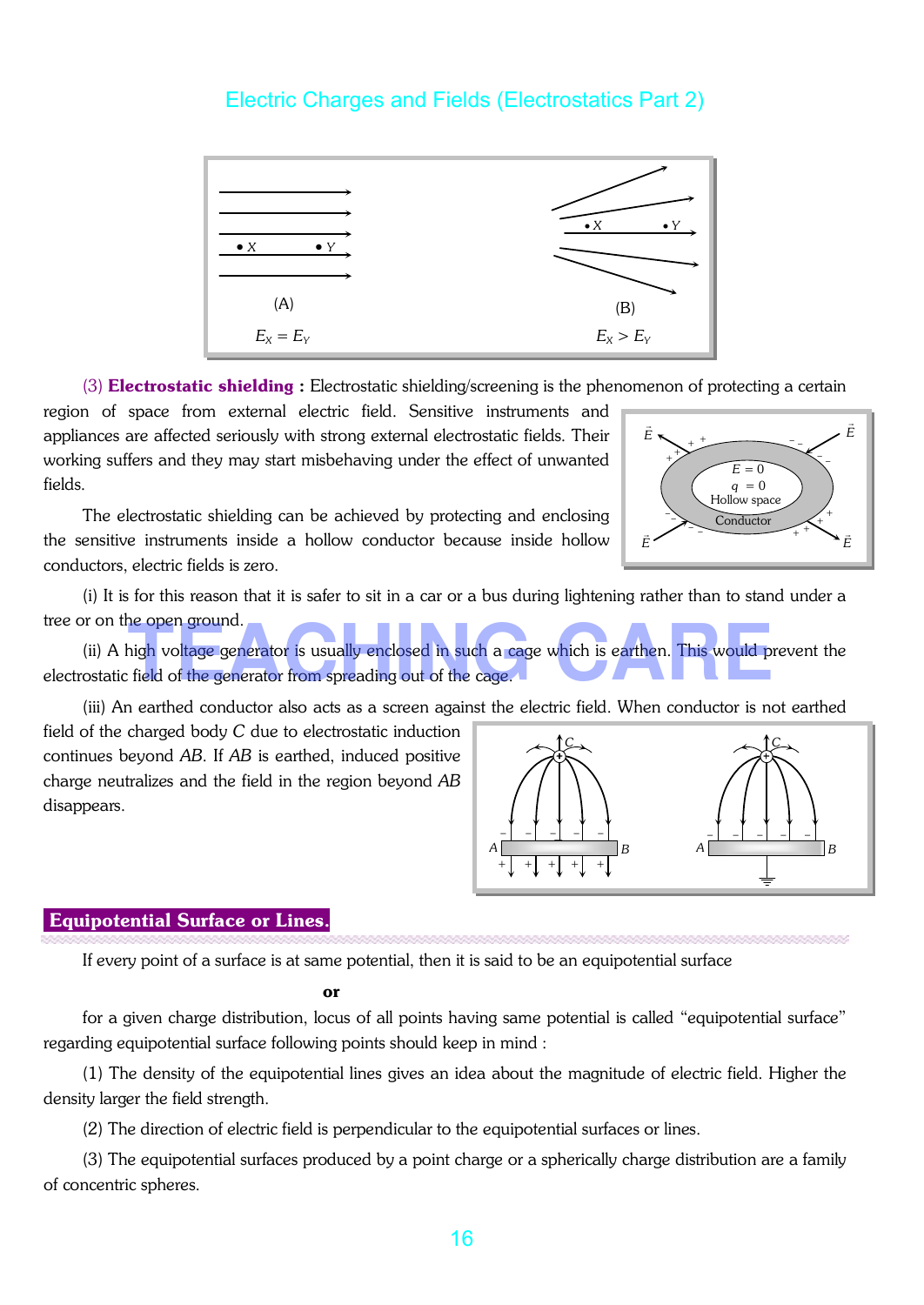

(4) For a uniform electric field, the equipotential surfaces are a family of plane perpendicular to the field lines.

(5) A metallic surface of any shape is an equipotential surface *e.g*. When a charge is given to a metallic surface, it distributes itself in a manner such that its every point comes at same potential even if the object is of irregular shape and has sharp points on it.



If it is not so, that is say if the sharp points are at higher potential then due to potential difference between these points connected through metallic portion, charge will flow from points of higher potential to points of lower potential until the potential of all points become same.

- (6) Equipotential surfaces can never cross each other
- (7) Equipotential surface for pair of charges



**Concepts** 

 $\bullet$ *Unit field i.e. 1N/C is defined arbitrarily as corresponding to unit density of lines of force.*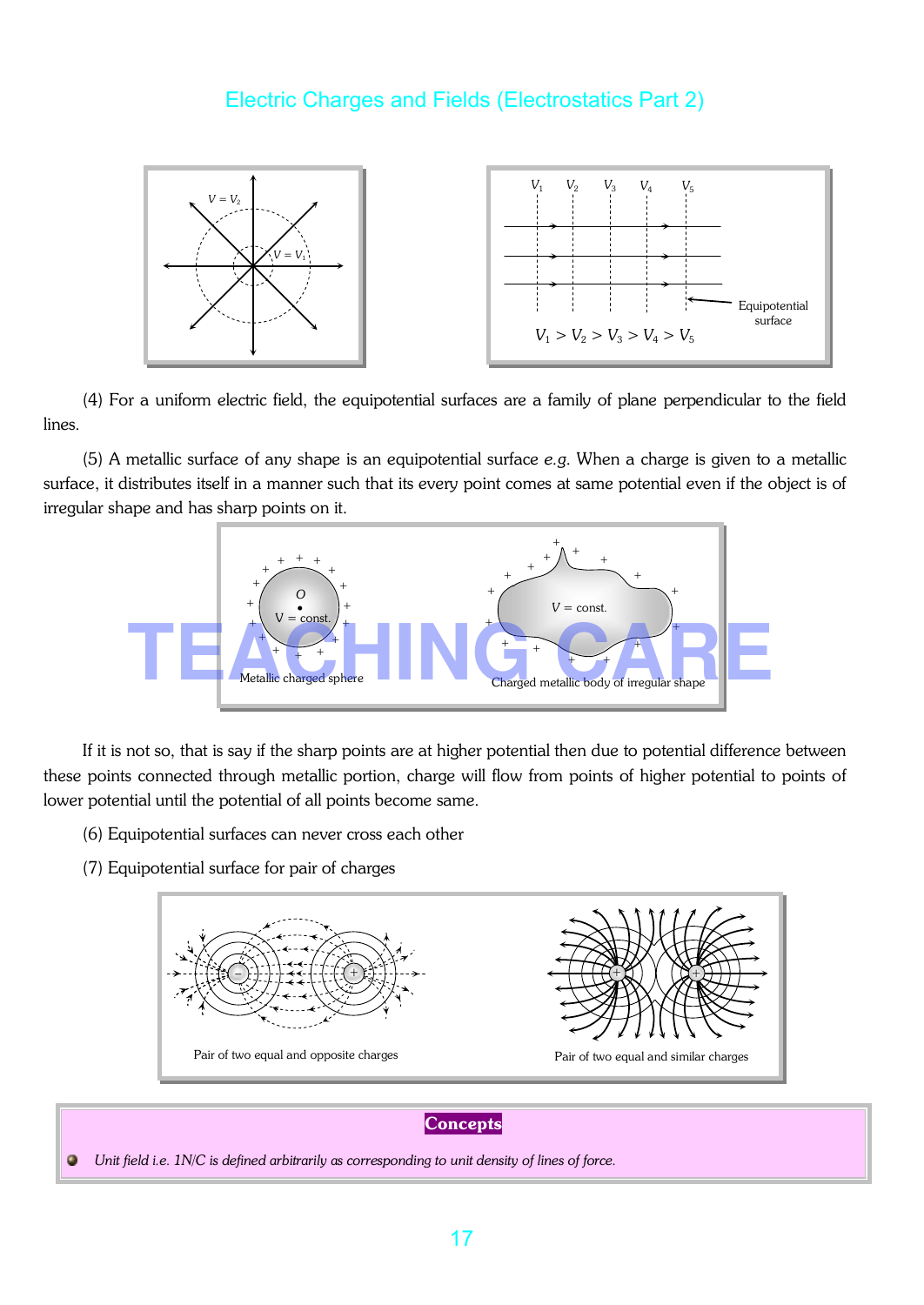- 1  $\bullet$ *Number of lines originating from a unit charge is*  ε  $\boldsymbol{0}$  $\bullet$ *It is a common misconception that the path traced by a positive test charge is a field line but actually the path traced by a unit positive test charge represents a field full line only when it moves along a straight line.* 0 *Both the equipotential surfaces and the lines of force can be used to depict electric field in a certain region of space. The advantage of using equipotential surfaces over the lines of force is that they give a visual picture of both the magnitude and direction of the electric field. Examples based on electric lines of force* Example: 42 Three positive charges of equal value *q* are placed at the vertices of an equilateral triangle. The resulting lines of force should be sketched as in (a)  $\|\hspace{.08cm} \bigwedge \hspace{.08cm} \|$  (b)  $\|\hspace{.08cm} \setminus \setminus \setminus |$   $\rangle$  ,  $\|\hspace{.08cm}$  (c)  $\|\hspace{.08cm} \setminus \setminus \setminus |$   $\rangle$   $\angle$  (d) •
- **Solution** (c) Option (a) shows lines of force starting from one positive charge and terminating at another. Option (b) has one line of force making closed loop. Option (d) shows all lines making closed loops. All these are not correct. Hence option (c) is correct Option (a) shows lines of force starting from one positive charge and terminating at another. Op<br>has one line of force making closed loop. Option (d) shows all lines making closed loops. All these
	- $\overrightarrow{ }$ +*q* +*q* +*q*
- **Example: 43** A metallic sphere is placed in a uniform electric field. The lines of force follow the path (s) shown in the figure as



- **Solution:** (d) The field is zero inside a conductor and hence lines of force cannot exist inside it. Also, due to induced charges on its surface the field is distorted close to its surface and a line of force must deviate near the surface outside the sphere.
- **Example: 44** The figure shows some of the electric field lines corresponding to an electric field. The figure suggests



[MP PMT 1999]

•

•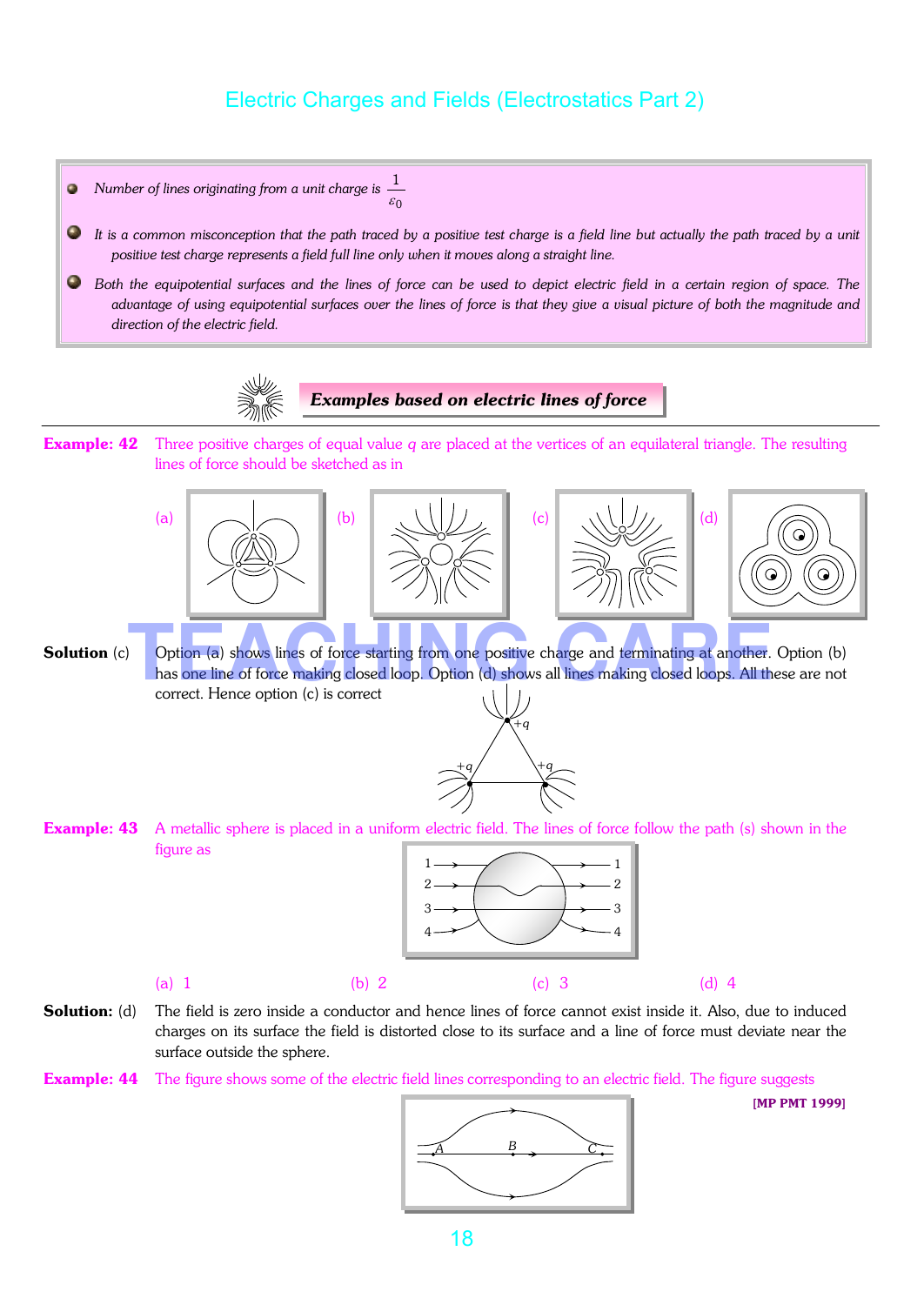(a) 
$$
E_A > E_B > E_C
$$
 (b)  $E_A = E_B = E_C$  (c)  $E_A = E_C > E_B$  (d)  $E_A = E_C < E_B$   
\n**Solution:** (c)  
\n**Example:** 45 The lines of force of the electric field due to two charges *q* and *Q* are sketched in the figure. State if  
\n(a) *Q* is positive and  $|Q| > |q|$   
\n(b) *Q* is negative and  $|Q| > |q|$   
\n(c) *q* is positive and  $|Q| < |q|$   
\n(d) *q* is negative and  $|Q| < |q|$   
\n**Solution:** (c) *q* is +ve because lines of force emerge from it and  $|Q| < |q|$  because more lines emerge from *q* and less lines terminate at *Q*.  
\n**Example:** 46 The figure shows the lines of constant potential in a region in which an electric field is present. The magnitude of electric field is maximum at  $\frac{a}{\sqrt{q}}$ .  
\n(a) *A*  
\n**Solution:** (b) Since lines of force are denser at *B* hence electric field is maximum at *B*  
\n**Solution:** (c) *C*  
\n**Solution:** (d) Equal at *A*, *B* and *C*  
\n**Solution:** (e) Since lines of force are denser at *B* hence electric field is maximum at *B*  
\n**Example:** 47 Some equipotential surface are shown in the figure. The magnitude and direction of the electric field is



- 
- (a) 100 *V/m* making angle 120° with the *x*-axis (b) 100 *V/m* making angle 60° with the *x*-axis
- (c) 200 *V/m* making angle 120° with the *x*-axis (d) None of the above
- **Solution:** (c) By using  $dV = E dr \cos \theta$  suppose we consider line 1 and line 2 then

 $(30 - 20) = E \cos 60^{\circ} (20 - 10) \times 10^{-2}$ 

So  $E = 200$  *volt* / *m* making in angle 120° with *x*-axis

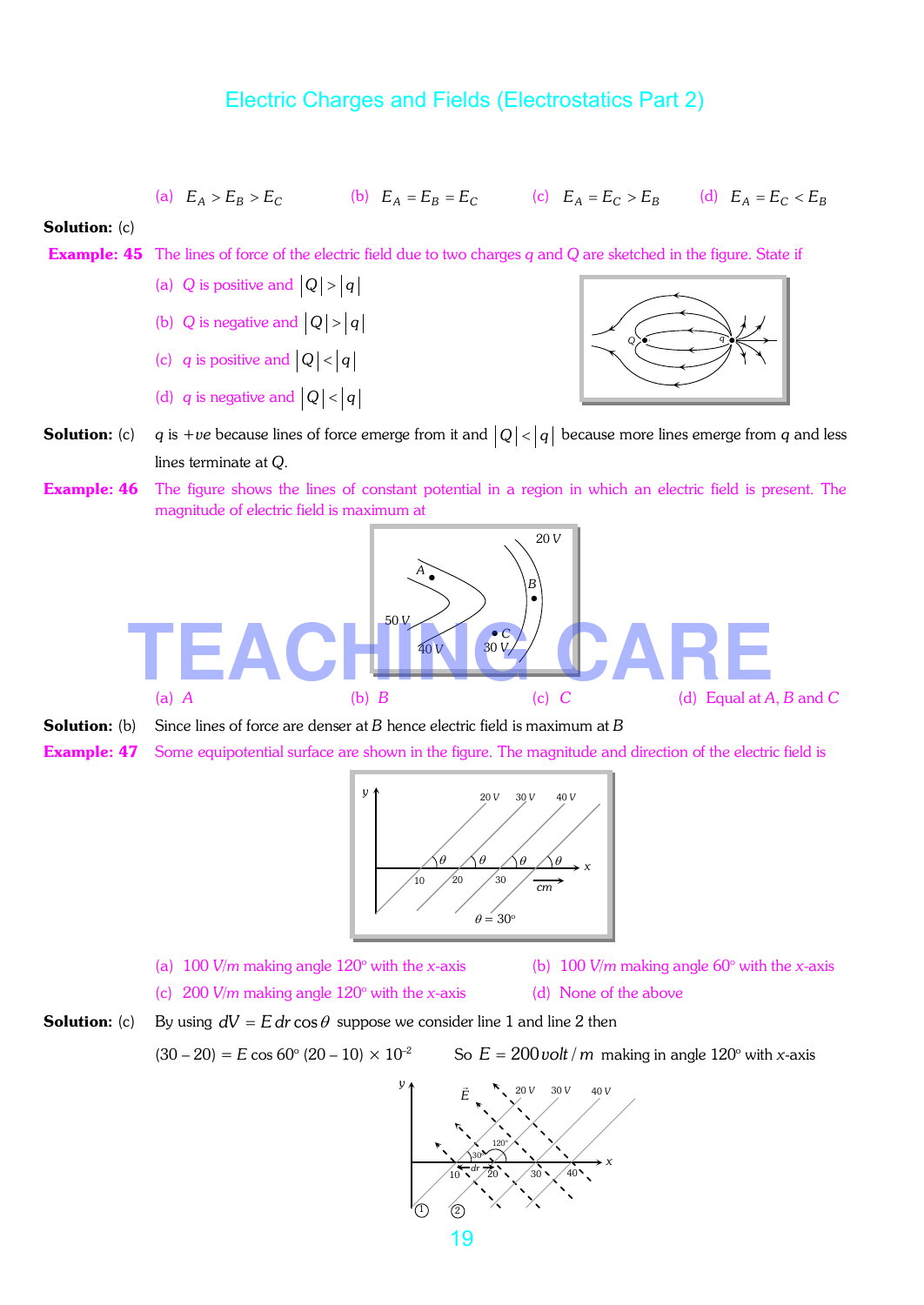

#### Relation Between Electric Field and Potential.

In an electric field rate of change of potential with distance is known as **potential gradient.** It is a vector

quantity and it's direction is opposite to that of electric field. Potential gradient relates with electric field according to the following relation  $\boldsymbol{E}=-\frac{\boldsymbol{\pi}\cdot\boldsymbol{\tau}}{\boldsymbol{\tau}}$ ; *dr*  $E = -\frac{dV}{dt}$ ; This relation gives another unit of electric field is *meter volt* . In the above relation negative sign indicates that in the direction of electric field potential decreases.

In space around a charge distribution we can also write  $\vec{E} = E_x \hat{i} + E_y \hat{j} + E_z \hat{k}$ 

where 
$$
E_x = -\frac{dV}{dx}
$$
,  $E_y = -\frac{dV}{dy}$  and  $E_z = -\frac{dV}{dz}$ 

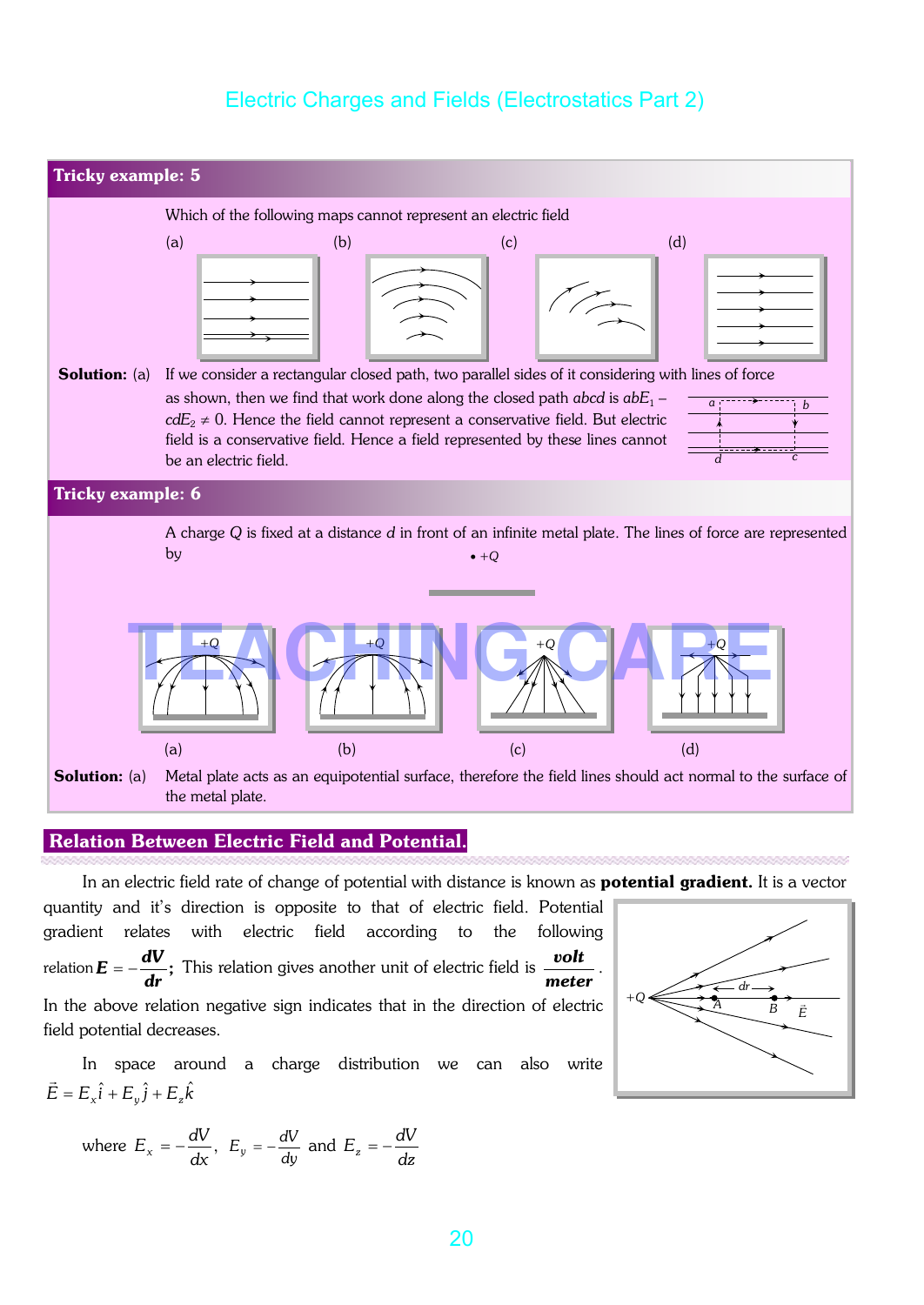With the help of formula  $E = -\frac{dv}{dt}$ , *dr*  $E = -\frac{dV}{dt}$ , potential difference between any two points in an electric field can be determined by knowing the boundary conditions  $dV = -\int_{r_1}^{r_2} \overline{E} \cdot d\overline{r} = -\int_{r_1}^{r_2}$ 1 2  $\int_{r_1}^{r_2} \overrightarrow{E} \cdot d\overrightarrow{r} = -\int_{r_1}^{r_2} \overrightarrow{E} \cdot d\overrightarrow{r} \cos$ *r r*  $dV = -\int_{r_1}^{r} E \cdot dr = -\int_{r_1}^{r} E \cdot dr \cos \theta$ .

For example: Suppose *A*, *B* and *C* are three points in an uniform electric field as shown in figure.

(i) Potential difference between point *A* and *B* is

$$
\boldsymbol{V}_B - \boldsymbol{V}_A = -\int_A^B \vec{E} \cdot \vec{dr}
$$

+ + + +  $+$ 

Since displacement is in the direction of electric field, hence  $\theta = 0^{\circ}$ 

So, 
$$
V_B - V_A = -\int_A^B E \cdot dr \cos 0 = -\int_A^B E \cdot dr = -Ed
$$

*E* 3

 $V_1 = V$   $V_2 = 0$ *d* 

In general we can say that in an uniform electric field *d*  $E = -\frac{V}{I}$  or *d*  $|E| = \frac{V}{I}$  $+$ –

> – – – – –

Another example

$$
E=\frac{V}{d}
$$



**TEACHING** 

(ii) Potential difference between points A and C

$$
V_C - V_A = -\int_A^C E dr \cos \theta = -E(AC) \cos \theta = -E(AB) = -Ed
$$

Above relation proves that potential difference between *A* and *B* is equal to the potential difference between *A* and *C i.e.* points *B* and *C* are at same potential.

#### *Concept*

 $\tan \theta = \frac{V}{V} = -$ 0 *Negative of the slope of the V-r graph denotes intensity of electric field i.e.*  $\tan \theta = \frac{v}{r} = -E$ 



Example: 48 The electric field, at a distance of 20 *cm* from the centre of a dielectric sphere of radius 10 *cm* is 100 *V/m*. The '*E*' at 3 *cm* distance from the centre of sphere is **[RPMT 2001]** (a) 100 *V/m* (b) 125 *V/m* (c) 120 *V/m* (d) Zero **Solution:** (c) For dielectric sphere *i.e.* for non-conducting sphere  $E_{out} = \frac{k}{r^2}$  $E_{out} = \frac{k.q}{r^2}$  and  $E_{in} = \frac{kqr}{R^3}$ 

$$
E_{out} = 100 \frac{KQ}{(20 \times 10^{-2})^2} \Rightarrow KQ = 100 \times (0.2)^2 \text{ so } E_{in} = \frac{100 \times (0.2)^2 \times (3 \times 10^{-2})^2}{(10 \times 10^{-2})^3} = 120 \text{ V/m}
$$

*r*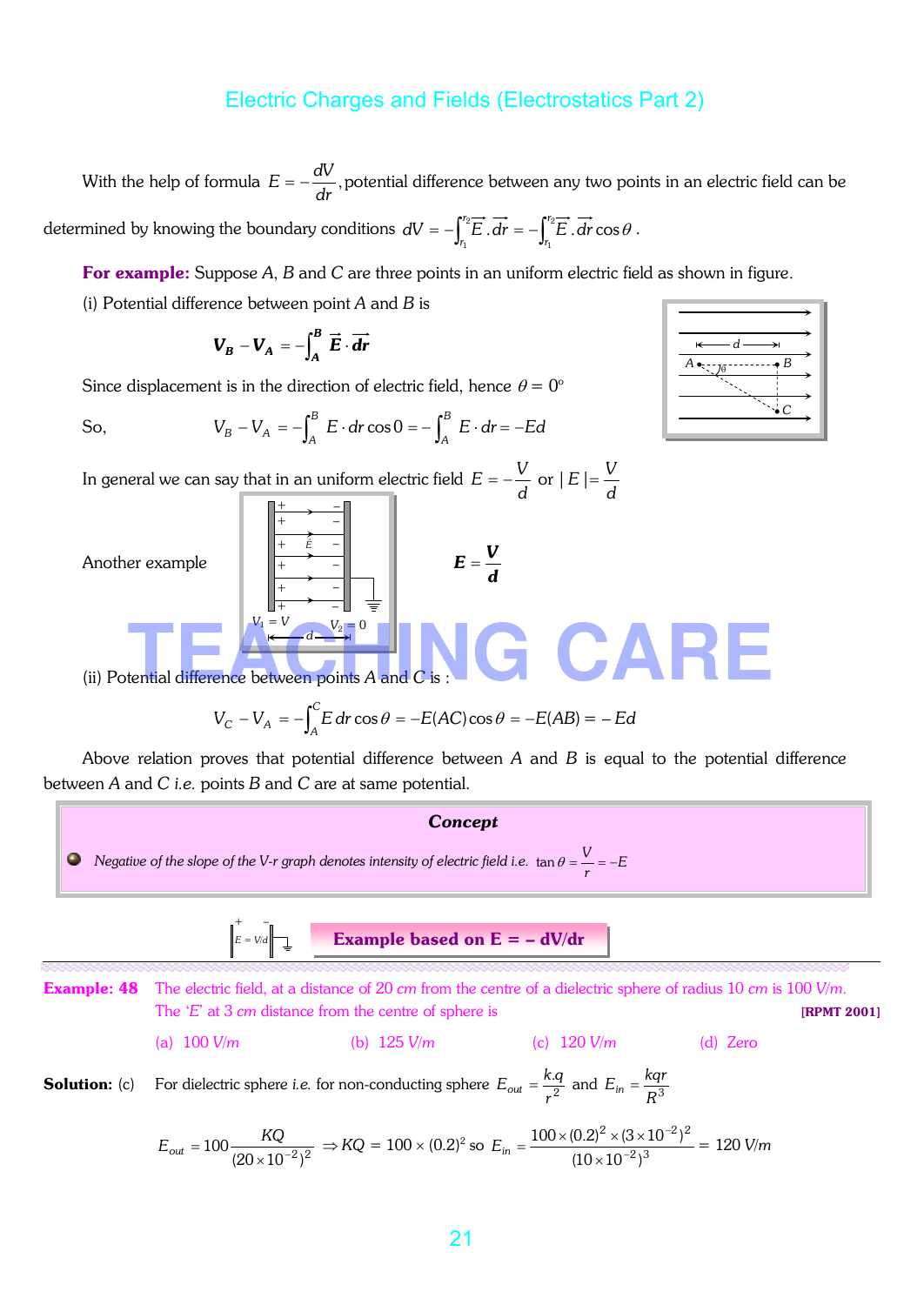**Example: 49** In *x*-*y* co-ordinate system if potential at a point  $P(x, y)$  is given by  $V = axy$ ; where *a* is a constant, if *r* is the distance of point *P* from origin then electric field at *P* is proportional to **[RPMT 2000]**  (a) *r* (b) *r*  $e^{-1}$  (c) *r* —2 (d)  $r^2$ **Solution:** (a)  $E = -\frac{dV}{dr}$   $E_x = -\frac{dV}{dx} = -ay$ ,  $E_y = -\frac{dV}{dy} = -ax$ Electric field at point  $P$   $E = \sqrt{E_x^2 + E_y^2} = a\sqrt{x^2 + y^2} = ar$  *i.e.*,  $E \propto r$ **Example: 50** The electric potential *V* at any point *x*, *y*, *z* (all in *metres*) in space is given by  $V = 4x^2$  *volt*. The electric field at the point (1*m*, 0, 2*m*) in *volt*/*metre* is [MP PMT 2001; IIT-JEE 1992; RPET 1999] (a) 8 along negative *X*-axis (b) 8 along positive *X*-axis (c) 16 along negative *X*-axis (d) 16 along positive *Z*-axis **Solution:** (a)  $E = -\frac{dV}{dx} \Rightarrow E = -\frac{d}{dx}(4x^2) = -8x$  $E = -\frac{d}{dt}(4x^2) = -8x$  . Hence at point  $(1m, 0, 2m)$ .  $E = -8$  *volt/m i.e.* 8 along – *ve x*-axis. **Example: 51** The electric potential *V* is given as a function of distance *x* (*metre*) by  $V = (5x^2 + 10x - 9)$  *volt*. Value of electric field at  $x = 1m$  is  $\blacksquare$  [MP PET 1999] (a) – 20 *V/m* (b) 6 *V/m* (c) 11 *V/m* (d) – 23 *V*/*m* **Solution:** (a) By using  $E = -\frac{dV}{dx}$ ;  $E = -\frac{d}{dx}(5x^2 + 10x - 9) = (10x + 10)$  $E = -\frac{d}{dx}(5x^2 + 10x - 9) = (10x + 10),$  $x = 1m$   $E = -20 V/m$ **Example: 52** A uniform electric field having a magnitude  $E_0$  and direction along the positive *X*-axis exists. If the electric potential *V*, is zero at  $X = 0$ , then, its value at  $X = +x$  will be [MP PMT 1987] (a)  $V(x) = +xE_0$ (b)  $V(x) = -xE_0$ (c)  $V(x) = x^2 E_0$  (d)  $V(x) = -x^2 E_0$ **Solution:** (b)  $(r_2 - r_1)$  $(V_2 - V_1)$  $2 - 1$  $r_2 - r$  $V^{}_{2}-V$ *r*  $E = -\frac{\Delta V}{\Delta r} = -\frac{(V_2 - V_1)^2}{(r_2 - V_2)^2}$  $\frac{\Delta V}{\Delta r} = -\frac{(V_2 - V_1)^2}{(r_2 - V_2)^2}$  $=-\frac{\Delta V}{i}=-\frac{(V_2-V_1)}{(4\pi)^3};$ 0  ${V(x)-0}$  $0 - \frac{1}{x - \frac{1}{x-1}}$  $=-\frac{\{V(x)$ *x*  $E_0 = -\frac{\{V(x) - 0\}}{V(x)} \Rightarrow V(x) = -xE_0$ **Example: 53** If the potential function is given by  $V = 4x + 3y$ , then the magnitude of electric field intensity at the point  $(2, 1)$  will be  $\blacksquare$  [MP PMT 1999] (a) 11 (b) 5 (c) 7 (d) 1 **Solution:** (b) By using *i.e.*,  $E = \sqrt{E_x^2 + E_y^2}$ ;  $E_x = -\frac{dv}{dx} = -\frac{d}{dx}(4x + 3y) = -4$ *d*  $E_x = -\frac{dV}{dx}$ and  $E_y = -\frac{dv}{dy} = -\frac{d}{dy}(4x+3y) = -3$ *d*  $E_y = -\frac{dV}{dy}$ ∴  $E = \sqrt{(-4)^2 + (-3)^2} = 5 N/C$ (a)  $-20 \text{ V/m}$  (b) 6 V/m (c) 11 V/m (d)  $-23 \text{ V/m}$ <br>
(b) 6 V/m (c) 11 V/m (d)  $-23 \text{ V/m}$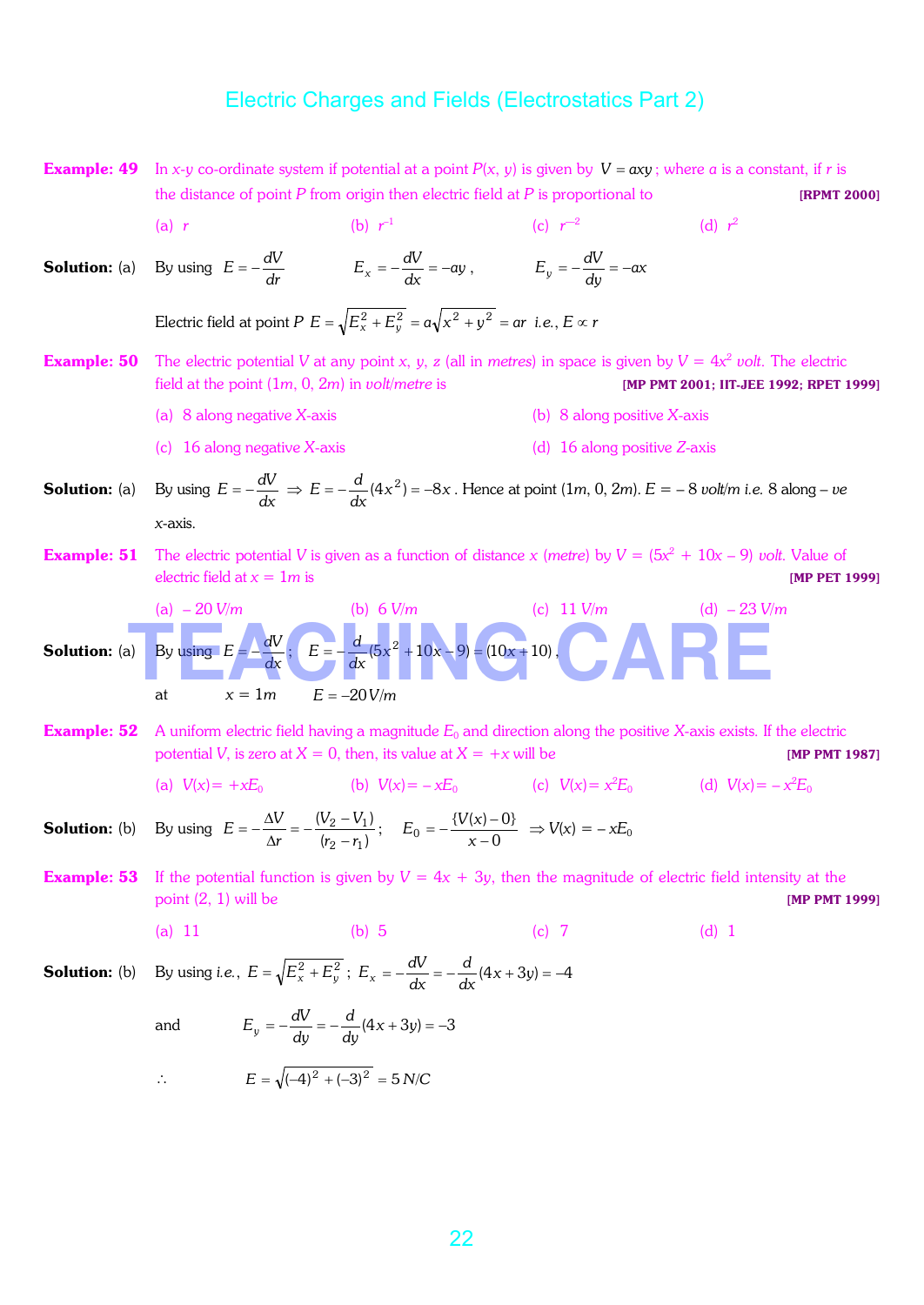

(1) Definition : If a charge *Q* displaced from one point to another point in electric field then work done in this process is  $W = Q \times \Delta V$  where  $\Delta V =$  Potential difference between the two position of charge *Q*.  $(\Delta V = \vec{E} \cdot \Delta \vec{r} = E\Delta r \cos\theta$  where  $\theta$  is the angle between direction of electric field and direction of motion of charge).

(2) Work done in terms of rectangular component of  $\vec{E}$  and  $\vec{r}$  : If charge Q is given a displacement  $\vec{r} = (r_1\hat{i} + r_2\hat{j} + r_3\hat{k})$  in an electric field  $\vec{E} = (E_1\hat{i} + E_2\hat{j} + E_3\hat{k})$ . The work done is  $W = Q(\overrightarrow{E} \cdot \overrightarrow{r}) = Q(E_1r_1 + E_2r_2 + E_3r_3).$ 

#### Conservation of Electric Field.

As electric field is conservation, work done and hence potential difference between two point is path independent and depends only on the position of points between. Which the charge is moved.

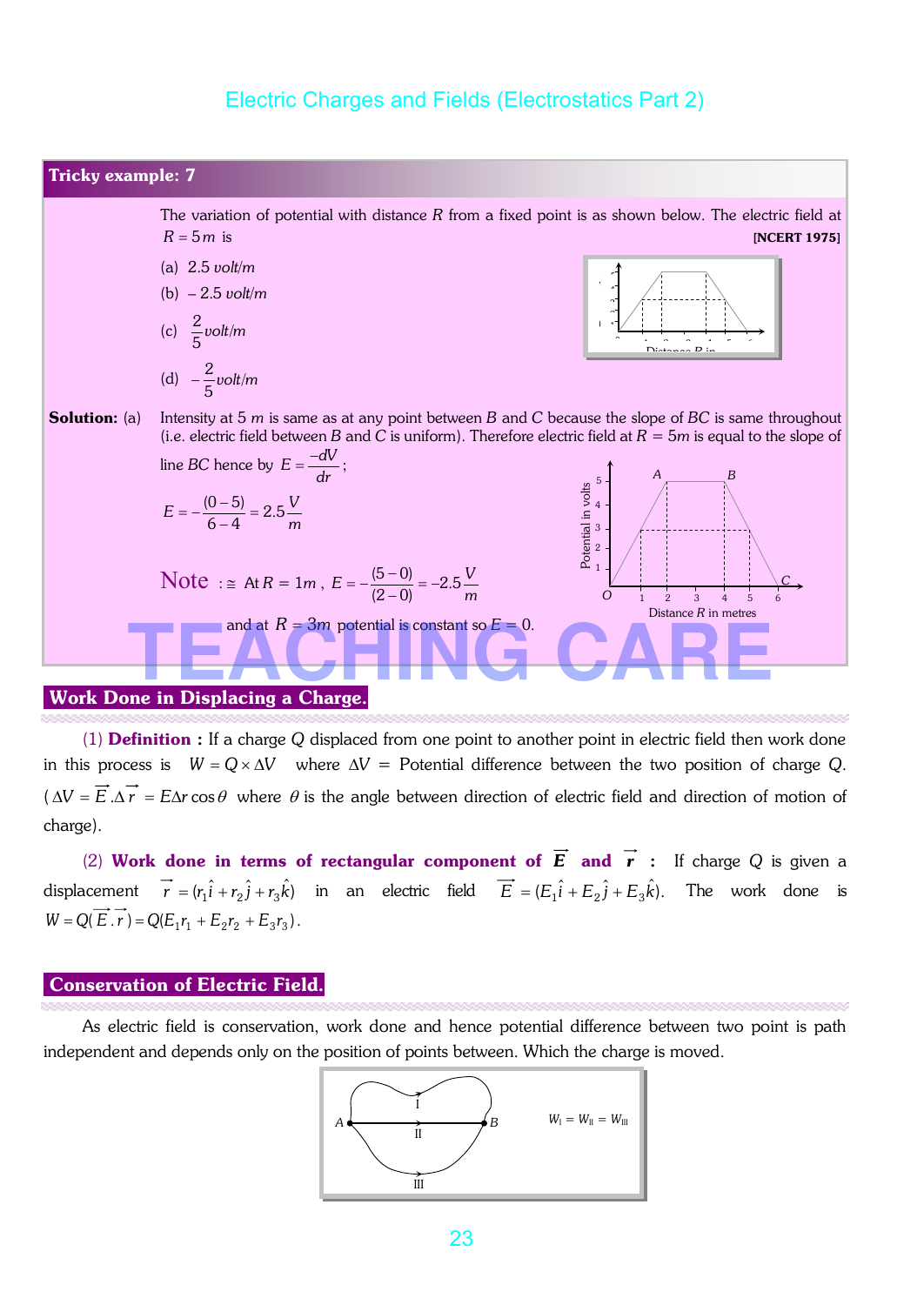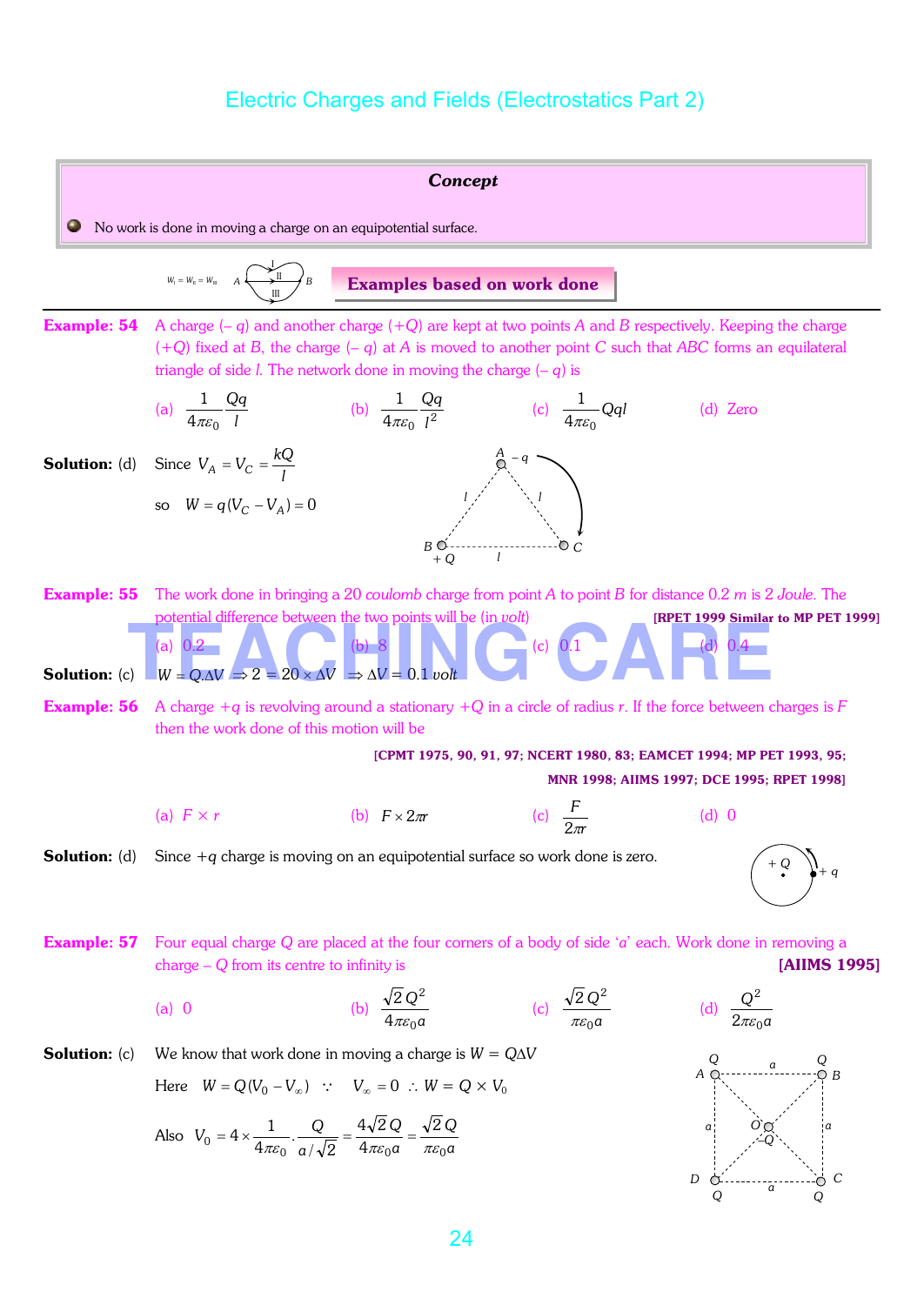So, 
$$
W = \frac{\sqrt{2}Q^2}{\pi \varepsilon_0 a}
$$

**Example: 58** Two point charge 100  $\mu$ C and 5  $\mu$ C are placed at point *A* and *B* respectively with *AB* = 40 *cm*. The work done by external force in displacing the charge 5  $\mu$ C from *B* to *C*, where *BC* = 30 *cm*, angle  $ABC = \frac{\pi}{2}$  and  $\frac{1}{4} = 9 \times 10^9$   $Nm^2/C^2$ [MP PMT 1997]

**Solution:** (d) Potential at B due to +100 
$$
\mu
$$
C charge is  
\n
$$
V_B = 9 \times 10^9 \times \frac{100 \times 10^{-6}}{40 \times 10^{-2}} = \frac{9}{4} \times 10^6 \text{ volt}
$$
\nPotential at C due to +100  $\mu$ C charge is  
\n
$$
V_C = 9 \times 10^9 \times \frac{100 \times 10^{-6}}{50 \times 10^{-2}} = \frac{9}{5} \times 10^6 \text{ volt}
$$
\nHence work done in moving charge +5 $\mu$ C from B to C  
\n
$$
W = 5 \times 10^{-6} (V_C - V_B)
$$
\n
$$
W = 5 \times 10^{-6} \left(\frac{9}{5} \times 10^6 - \frac{9}{4} \times 10^{+6}\right) = -\frac{9}{4}J
$$
\n**Example:** 59 There is an electric field E in x-direction. If the work done in moving charge 0.2 C through a

Example: 59 There is an electric field *E* in *x*-direction. If the work done in moving a charge 0.2 *C* through a



**Example: 60** An electric charge of 20  $\mu$ C is situated at the origin of X-Y co-ordinate system. The potential difference between the points. (5*a*, 0) and (– 3*a*, 4*a*) will be



Example: 61 Two identical thin rings each of radius *R*, are coaxially placed a distance *R* apart. If *Q*<sup>1</sup> and *Q*<sup>2</sup> are respectively the charges uniformly spread on the two rings, the work done in moving a charge *q* from the centre of one ring to that of the other is

(a) Zero (b) 
$$
\frac{q(Q_1 - Q_2)(\sqrt{2} - 1)}{4\pi\varepsilon_0 R \sqrt{2}}
$$
 (c)  $\frac{q(Q_1 + Q_2)\sqrt{2}}{4\pi\varepsilon_0 R}$  (d)  $\frac{q(\frac{Q_1}{Q_2})(\sqrt{2} - 1)}{4\pi\varepsilon_0 R \sqrt{2}}$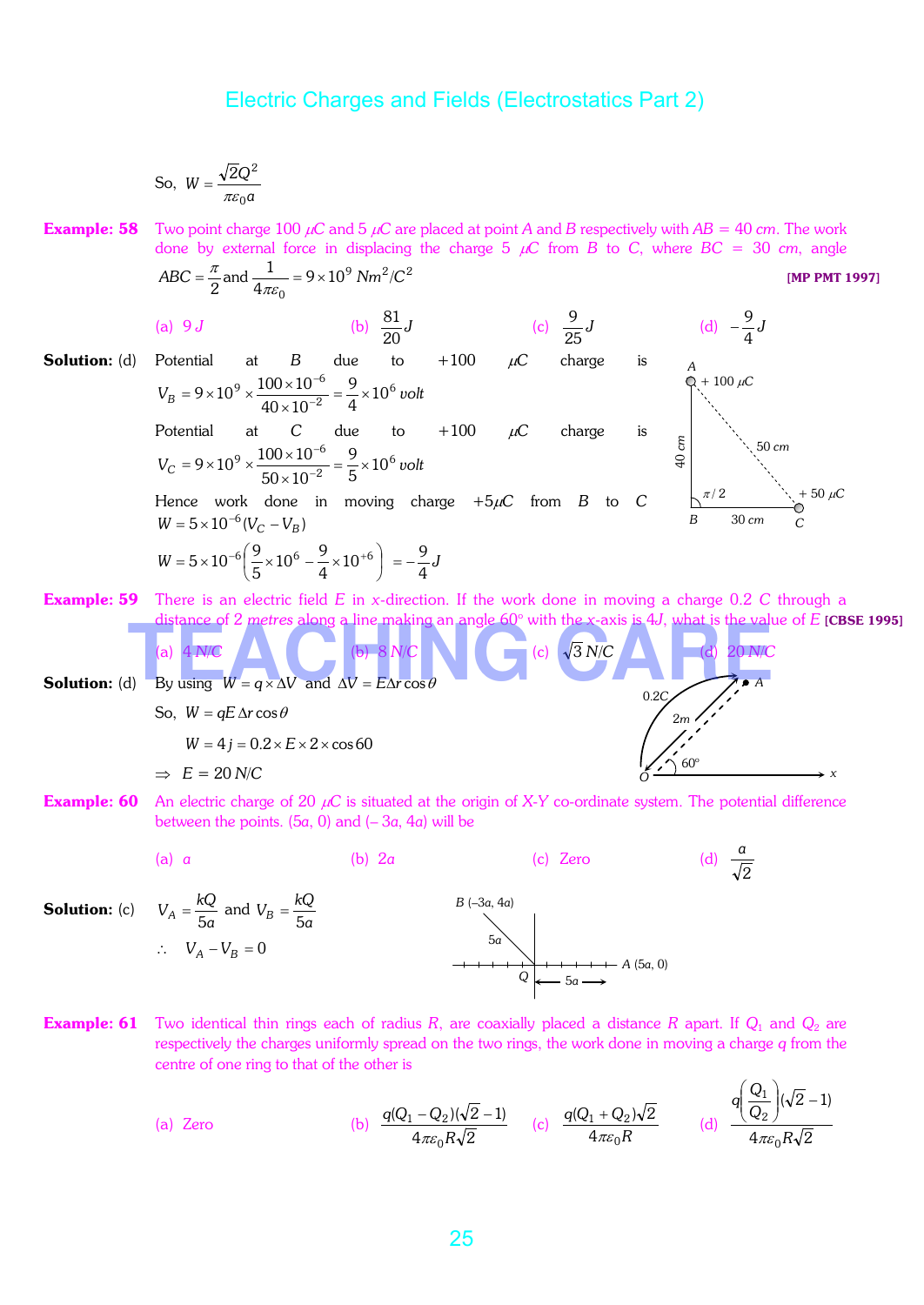

#### Equilibrium of Charge.

(1) **Definition** : A charge is said to be in equilibrium, if net force acting on it is zero. A system of charges is said to be in equilibrium if each charge is separately in equilibrium.

(2) Type of equilibrium : Equilibrium can be divided in following type:

(i) **Stable equilibrium** : After displacing a charged particle from it's equilibrium position, if it returns back then it is said to be in stable equilibrium. If *U* is the potential energy then in case of stable equilibrium 2 2 *dx*  $\frac{d^2U}{dx^2}$  is positive *i.e.*, *U* is minimum.

(ii) Unstable equilibrium : After displacing a charged particle from it's equilibrium position, if it never returns back then it is said to be in unstable equilibrium and in unstable equilibrium  $\frac{d}{dr^2}$ 2 *dx*  $\frac{d^2U}{dt^2}$  is negative *i.e.*, *U* is maximum.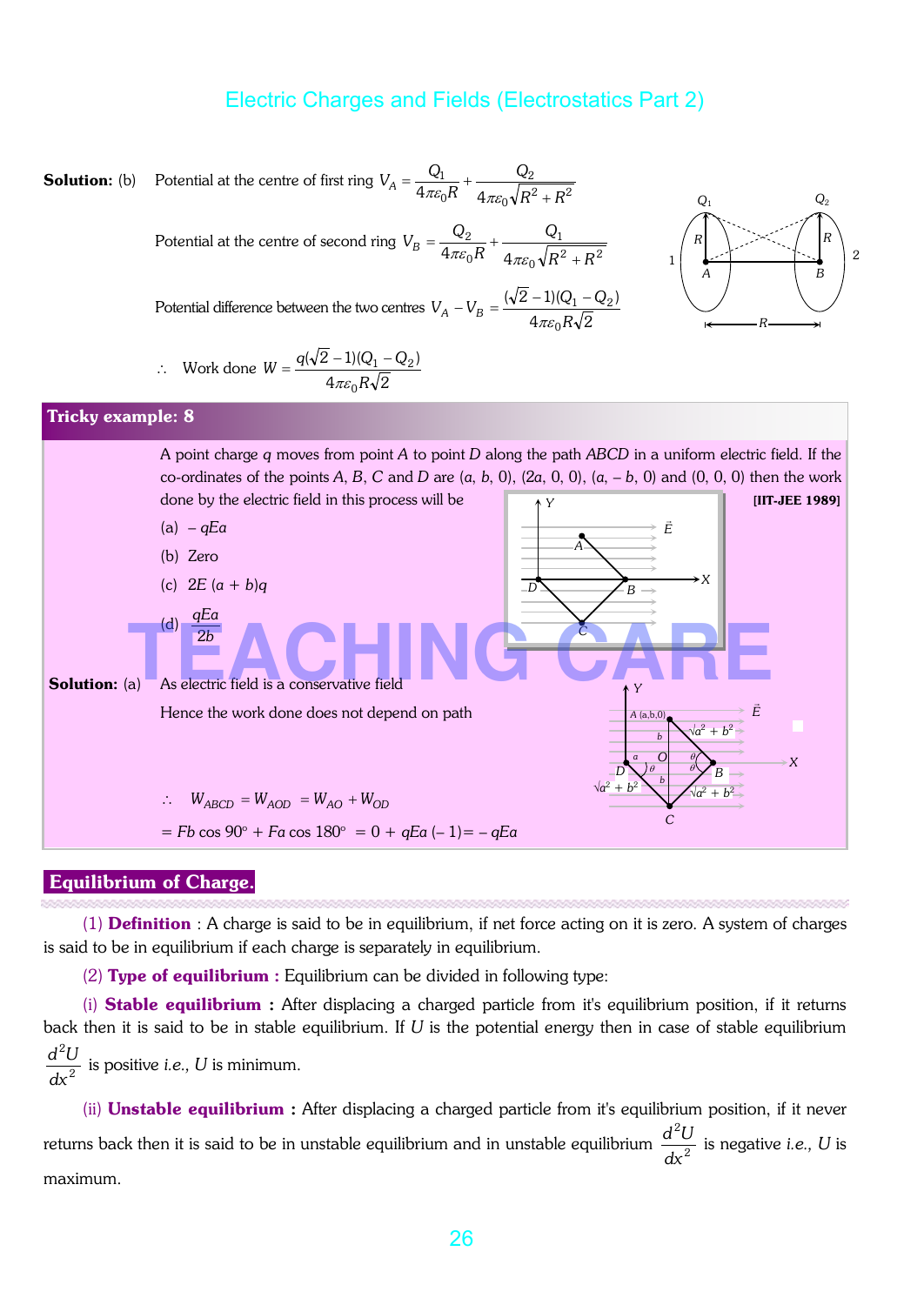(iii) **Neutral equilibrium** : After displacing a charged particle from it's equilibrium position if it neither comes back, nor moves away but remains in the position in which it was kept it is said to be in neutral equilibrium and in neutral equilibrium  $\frac{a}{dx^2}$ 2 *dx*  $\frac{d^2U}{dt^2}$  is zero *i.e.*, *U* is constant

#### (3) Guidelines to check the equilibrium

(i) Identify the charge for which equilibrium is to be analysed.

(ii) Check, how many forces acting on that particular charge.

(iii) There should be atleast two forces acts oppositely on that charge.

(iv) If magnitude of these forces are equal then charge is said to be in equilibrium then identify the nature of equilibrium.

(v) If all the charges of system are in equilibrium then system is said to be in equilibrium

#### (4) Different cases of equilibrium of charge

 $Case - 1$ :Suppose three similar charge  $Q_1, q$  and</u>  $\rm Q_2\,$  are placed along a straight line as shown below Charge  $q$  will be in equilibrium if  $\mid\! F_1 \!\mid\, = \mid\! F_2 \!\mid\, 1$ *i.e.,* 2 2 1 2  $\frac{1}{\mathbf{x}} = \left| \frac{\mathbf{x}_1}{\mathbf{x}_2} \right|$  $\bigg)$  $\setminus$  $\overline{\phantom{a}}$  $\setminus$  $=\bigg($ *x x Q*  $\frac{Q_1}{Q_1} = \left(\frac{x_1}{x_1}\right)^7$ ; This is the condition of equilibrium of charge *q*. After following the guidelines we can say that charge *q* is in stable equilibrium and this system is not in equilibrium  $\mathscr{V}_{\textit{lot}}$ *x i.e., Q Q* Case–1 *i.e.,* The contract of the contract of the contract of the contract of the contract of the contract of the contract of the contract of the contract of the contract of the contract of the contract of the contract of the contract

$$
u_e : \Box x_1 = \frac{x}{1 + \sqrt{Q_2/Q_1}}
$$
  
and 
$$
x_2 = \frac{x}{1 + \sqrt{Q_1/Q_2}}
$$

*e.g.* if two charges  $+4\mu$ C and  $+16 \mu$ C are separated by a distance of 30 *cm* from each other then for equilibrium a third charge should be placed between them at a distance  $x_1 = \frac{98}{\sqrt{134}} = 10 \text{ cm}$  $1+\sqrt{16/4}$  $x_1 = \frac{30}{1 + \sqrt{16/4}} = 10$  cm or  $x_2 = 20$  cm

 $\frac{\text{Case}-2}{\text{.}}$ : Two similar charge  $Q_1$  and  $Q_2$  are placed along a straight line at a distance *x* from each other and a third dissimilar charge *q* is placed in between them as shown below

Charge *q* will be in equilibrium if  $|F_1| = |F_2|$ 

$$
Q_1 = \left(\frac{x_1}{x_2}\right)^2.
$$

 $\mathcal{V}_{\text{ote}}$  :  $\square$  Same short trick can be used here to find the position of charge *q* as we discussed in

$$
x_1 = \frac{x}{1 + \sqrt{Q_2/Q_1}}
$$
 and  $x_2 = \frac{x}{1 + \sqrt{Q_1/Q_2}}$ 

 $\Box$  It is very important to know that magnitude of charge *q* can be determined if one of the extreme charge (either  $Q_1$  or  $Q_2$ ) is in equilibrium *i.e.* if  $Q_2$ 

is in equilibrium then 2  $|q| = Q_1 \frac{\lambda_2}{\mu}$  $\overline{\phantom{a}}$  $\left(\frac{x_2}{x_1}\right)$  $\overline{\mathcal{L}}$  $=Q_1$ *x*  $q \nvert Q_1 \left( \frac{x_2}{a} \right)^2$  and if  $Q_1$  is in equilibrium then 2  $|q| = Q_2 \frac{\lambda_1}{\mu}$  $\overline{\phantom{a}}$  $\left(\frac{x_1}{x_2}\right)$  $\overline{\phantom{a}}$  $=Q_{2}$ *x*  $q \models Q_2 \left( \frac{x_1}{x_1} \right)^2$  (It should be remember that sign of  $q$  is opposite to that of  $\,_1$  (or  $Q_2)$  )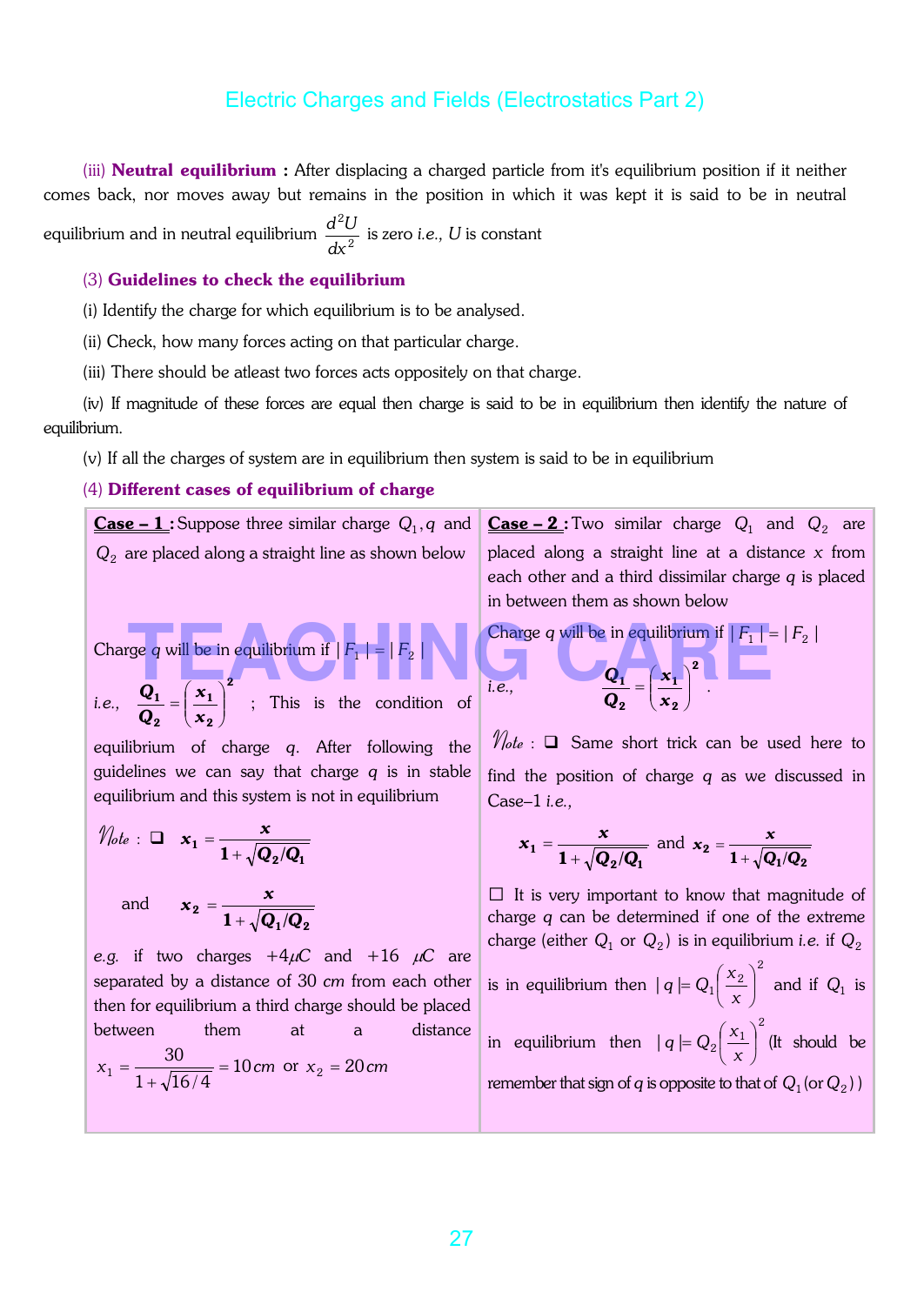$\frac{\textbf{Case}-\textbf{3}}{2}$ : Two dissimilar charge  $\,Q_1$  and  $\,Q_2\,$  are placed along a straight line at a distance  $x$  from each other, a third charge  $q$  should be placed out side the line joining  $\,_{1}$  and  $\,_{2}$  for it to experience zero net force.

$$
\bigcirc_{x \longrightarrow x}^{Q_1} \qquad \qquad \bigcirc_{x \longrightarrow y}^{Q_2} \qquad \qquad q \qquad \text{(Let } |Q_2| < |Q_1|)
$$

#### Short Trick :

For it's equilibrium. Charge *q* lies on the side of chare which is smallest in magnitude and  $_1/Q_2-1$ = *Q /Q*  $d = \frac{x}{\sqrt{1-x^2}}$ 

#### (5) Equilibrium of suspended charge in an electric field

(i) Freely suspended charged particle : To suspend a charged a particle freely in air under the influence of electric field it's downward weight should be balanced by upward electric force for example if a positive charge is suspended freely in an electric field as shown then



In equilibrium *QE* = *mg Q*  $\Rightarrow E = \frac{mg}{2}$ 

Note :  $\leq$ In the above case if direction of electric field is suddenly reversed in any figure then acceleration of charge particle at that instant will be  $a = 2g$ .

(ii) Charged particle suspended by a massless insulated string (like simple pendulum) : Consider a charged particle (like Bob) of mass *m*, having charge *Q* is suspended in an electric field as shown under the influence of electric field. It turned through an angle (say  $\theta$ ) and comes in equilibrium.

So, in the position of equilibrium (*O*′ position)

$$
T\sin\theta = QE
$$
 ... (i)

$$
T\cos\theta = mg \qquad \qquad \ldots (ii)
$$

By squaring and adding equation (i) and (ii)  $T = \sqrt{(QE)^2 + (mg)^2}$ 

Dividing equation (i) by (ii) *mg*  $\tan\theta = \frac{QE}{\sigma} \Rightarrow$ *mg*  $\square$  = tan $^{-1}$   $\overline{\rule{0pt}{1.5ex}QE}$ 

*QE E*  $\overline{a}$ θ θ *l mg*  $T$  sin  $\theta$ *T* cos θ *T O O*′

(iii) Equilibrium of suspended point charge system : Suppose two small balls having charge +*Q* on each are suspended by two strings of equal length *l*. Then for equilibrium position as shown in figure.